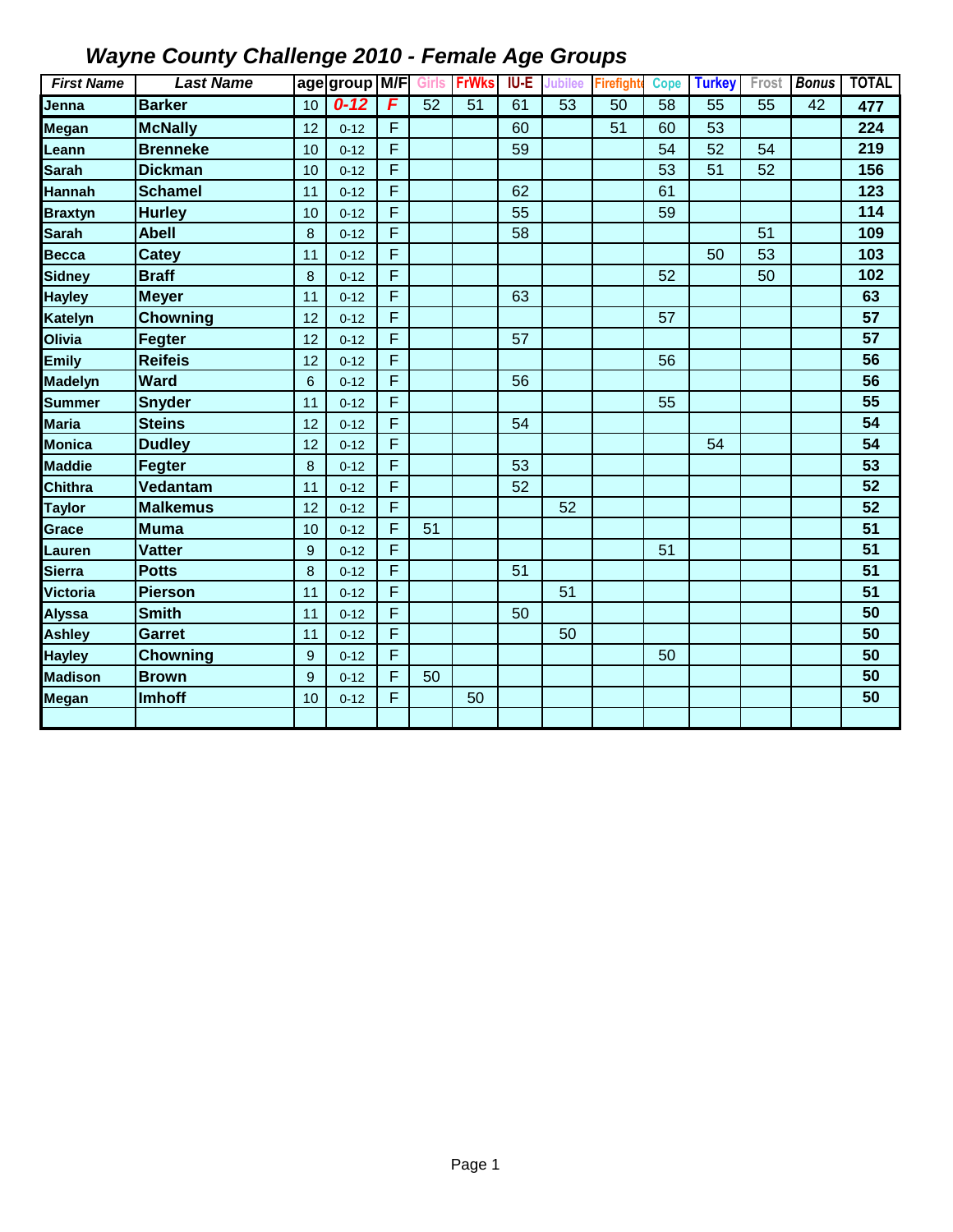| <b>First Name</b> | <b>Last Name</b> |    | age group M/F Girls FrWks |             |     |    | <b>IU-E</b> | Jubilee | <b>Firefighte</b> | <b>Cope</b> | <b>Turkey</b> | Frost | <b>Bonus</b> | <b>TOTAL</b> |
|-------------------|------------------|----|---------------------------|-------------|-----|----|-------------|---------|-------------------|-------------|---------------|-------|--------------|--------------|
| <b>Courtney</b>   | <b>Phillips</b>  | 13 | $13 - 15$                 | F           | 139 | 52 | 60          | 51      | 67                | 154         | 101           | 52    | 42           | 718          |
| <b>Hayley</b>     | <b>Rogers</b>    | 14 | $13 - 15$                 | $\mathbf F$ |     | 87 | 97          | 112     |                   |             | 125           | 53    |              | 474          |
| <b>Sarah</b>      | <b>Hornak</b>    | 13 | $13 - 15$                 | F           |     |    | 59          |         |                   | 128         |               |       |              | 187          |
| Payton            | <b>Waltz</b>     | 13 | $13 - 15$                 | F           |     | 51 | 56          |         |                   |             |               |       |              | 107          |
| <b>Amelia</b>     | <b>Dick</b>      | 14 | $13 - 15$                 | F           |     |    |             |         |                   |             | 53            | 51    |              | 104          |
| <b>Kristen</b>    | <b>Kates</b>     | 14 | $13 - 15$                 | F           |     | 50 |             |         |                   | 50          |               |       |              | 100          |
| Lauren            | Honkomp          | 13 | $13 - 15$                 | F           |     |    |             |         |                   |             | 50            | 50    |              | 100          |
| Anna              | <b>Dudley</b>    | 15 | $13 - 15$                 | F           |     |    |             |         |                   |             | 77            |       |              | 77           |
| Ashley            | <b>Mosley</b>    | 15 | $13 - 15$                 | F           |     |    | 63          |         |                   |             |               |       |              | 63           |
| Abby              | <b>Oliver</b>    | 15 | $13 - 15$                 | F           |     |    | 62          |         |                   |             |               |       |              | 62           |
| <b>Emily</b>      | Vance            | 14 | $13 - 15$                 | F           |     |    | 61          |         |                   |             |               |       |              | 61           |
| Abigail           | Crump            | 14 | $13 - 15$                 | F           |     |    | 58          |         |                   |             |               |       |              | 58           |
| Hannah            | <b>Retz</b>      | 14 | $13 - 15$                 | F           |     |    | 57          |         |                   |             |               |       |              | 57           |
| Julia             | Keene            | 13 | $13 - 15$                 | F           |     |    | 55          |         |                   |             |               |       |              | 55           |
| <b>Alaina</b>     | <b>Keene</b>     | 15 | $13 - 15$                 | F           |     |    | 54          |         |                   |             |               |       |              | 54           |
| Logan             | <b>Davis</b>     | 15 | $13 - 15$                 | F           |     |    | 53          |         |                   |             |               |       |              | 53           |
| Renee             | <b>Risch</b>     | 13 | $13 - 15$                 | F           |     | 53 |             |         |                   |             |               |       |              | 53           |
| Leah              | Wogoman          | 13 | $13 - 15$                 | F           |     |    | 52          |         |                   |             |               |       |              | 52           |
| <b>Teresa</b>     | <b>Dudley</b>    | 14 | $13 - 15$                 | F           |     |    |             |         |                   |             | 52            |       |              | 52           |
| <b>Tiffiny</b>    | Chowning         | 13 | $13 - 15$                 | F           |     |    |             |         |                   | 52          |               |       |              | 52           |
| Andrea            | <b>Hughes</b>    | 14 | $13 - 15$                 | F           |     |    |             |         |                   | 51          |               |       |              | 51           |
| <b>Haley</b>      | Hall             | 14 | $13 - 15$                 | F           |     |    |             |         | 51                |             |               |       |              | 51           |
| Hannah            | Wedig            | 13 | $13 - 15$                 | F           |     |    | 51          |         |                   |             |               |       |              | 51           |
| <b>Ruby</b>       | Kaur             | 13 | $13 - 15$                 | F           |     |    |             |         |                   |             | 51            |       |              | 51           |
| <b>Sydney</b>     | <b>Howard</b>    | 15 | $13 - 15$                 | F           | 51  |    |             |         |                   |             |               |       |              | 51           |
| Elizabeth         | <b>Nellis</b>    | 13 | $13 - 15$                 | F           | 50  |    |             |         |                   |             |               |       |              | 50           |
| Lindy             | <b>Smith</b>     | 14 | $13 - 15$                 | F           |     |    | 50          |         |                   |             |               |       |              | 50           |
| <b>Tayler</b>     | Pennington       | 14 | $13 - 15$                 | F           |     |    |             |         | 50                |             |               |       |              | 50           |
| Vivian            | Pierson          | 13 | $13 - 15$                 | F           |     |    |             | 50      |                   |             |               |       |              | 50           |
|                   |                  |    |                           |             |     |    |             |         |                   |             |               |       |              |              |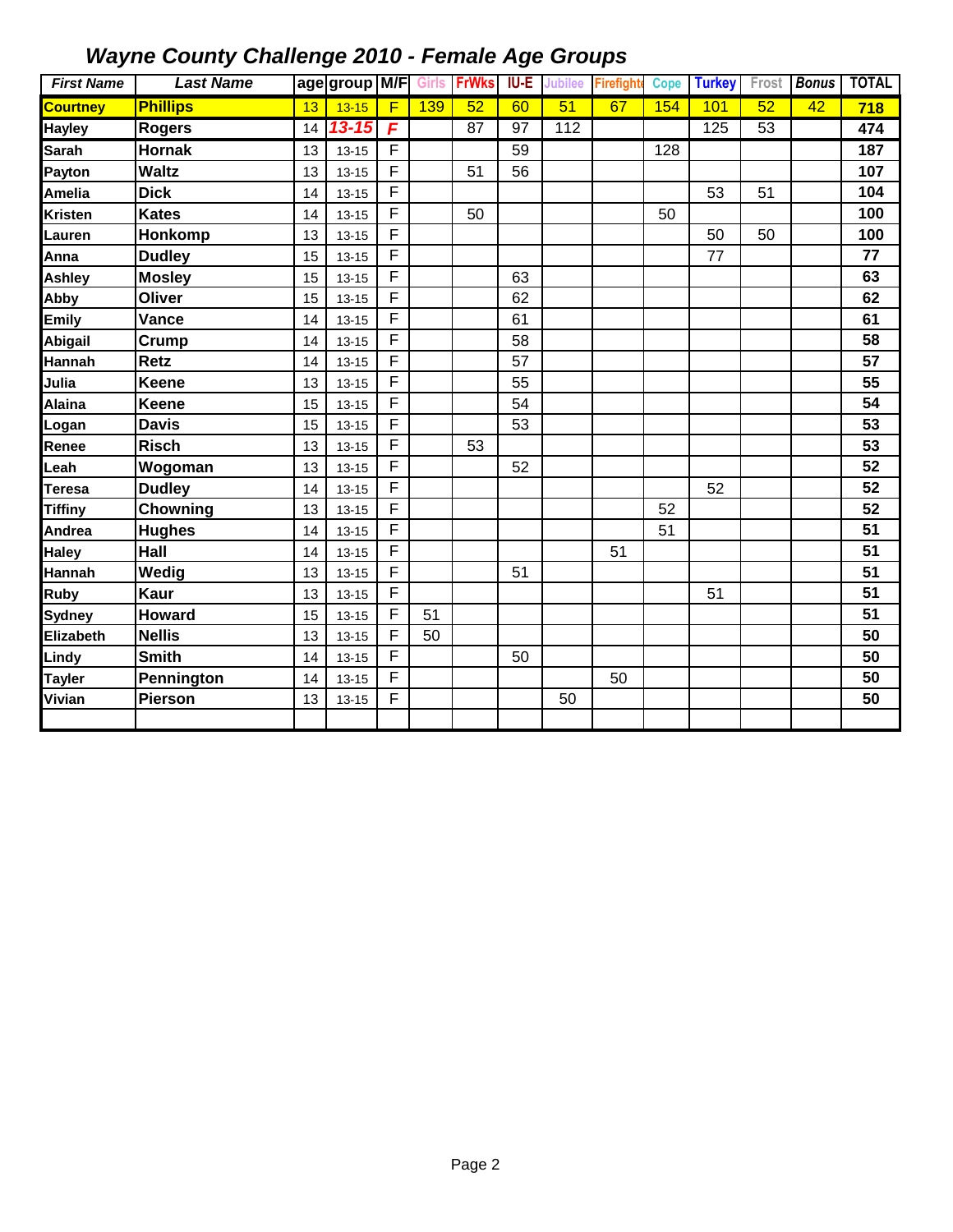| <b>First Name</b> | <b>Last Name</b>    |    | age group M/F Girls FrWks |                |    |     | <b>IU-E</b> | <b>Jubilee</b> | Firefight | <b>Cope</b> | <b>Turkey</b> | Frost | <b>Bonus</b> | <b>TOTAL</b> |
|-------------------|---------------------|----|---------------------------|----------------|----|-----|-------------|----------------|-----------|-------------|---------------|-------|--------------|--------------|
| Katie             | Lahmann             | 16 | $16 - 18$                 | $\overline{F}$ |    | 157 | 160         | 98             |           |             |               | 125   |              | 540          |
| <b>Audrey</b>     | Webster             | 16 | $16 - 18$                 | F              | 52 | 57  | 59          | 51             |           |             |               | 76    |              | 295          |
| <b>Carlie</b>     | <b>Rider</b>        | 18 | $16 - 18$                 | F              |    |     | 194         | 82             |           |             |               |       |              | 276          |
| <b>Chelsea</b>    | <b>Buzard</b>       | 16 | $16 - 18$                 | F              |    | 51  | 52          | 50             | 50        |             |               |       |              | 203          |
| <b>Danielle</b>   | <b>Acton</b>        | 18 | $16 - 18$                 | F              |    | 56  | 55          |                |           |             |               |       |              | 111          |
| <b>Jordyn</b>     | <b>Holland</b>      | 17 | $16 - 18$                 | F              | 53 |     | 56          |                |           |             |               |       |              | 109          |
| <b>Emily</b>      | Lacey               | 17 | $16 - 18$                 | F              | 50 | 55  |             |                |           |             |               |       |              | 105          |
| <b>Stacey</b>     | <b>Davis</b>        | 18 | $16 - 18$                 | F              |    |     | 54          |                |           | 51          |               |       |              | 105          |
| <b>Tiara</b>      | <b>Smith</b>        | 18 | $16 - 18$                 | F              |    | 52  | 53          |                |           |             |               |       |              | 105          |
| <b>Megan</b>      | <b>Johnson</b>      | 18 | $16 - 18$                 | F              | 51 |     |             |                |           | 50          |               |       |              | 101          |
| Olivia            | <b>Crump</b>        | 17 | $16 - 18$                 | F              |    |     | 60          |                |           |             |               |       |              | 60           |
| <b>Mackenzie</b>  | <b>Dye</b>          | 17 | $16 - 18$                 | F              |    |     | 58          |                |           |             |               |       |              | 58           |
| <b>Jasmine</b>    | <b>Frasher</b>      | 18 | $16 - 18$                 | F              |    |     | 57          |                |           |             |               |       |              | 57           |
| Cally             | <b>Arnett</b>       | 16 | $16 - 18$                 | F              | 54 |     |             |                |           |             |               |       |              | 54           |
| Katie             | <b>Temple</b>       | 18 | $16 - 18$                 | F              |    | 54  |             |                |           |             |               |       |              | 54           |
| <b>Callie</b>     | <b>Kinsey</b>       | 18 | $16 - 18$                 | F              |    | 53  |             |                |           |             |               |       |              | 53           |
| <b>Nacole</b>     | <b>Hamilton</b>     | 18 | $16 - 18$                 | F              |    |     |             |                |           |             | 53            |       |              | 53           |
| <b>Alexis</b>     | <b>Vanbastelaer</b> | 17 | $16 - 18$                 | F              |    |     |             |                |           |             | 52            |       |              | 52           |
| Hannah            | Leveridge           | 17 | $16 - 18$                 | F              |    |     |             |                |           |             |               | 51    |              | 51           |
| <b>Kristy</b>     | <b>Hamilton</b>     | 17 | $16 - 18$                 | F              |    |     |             |                |           |             | 51            |       |              | 51           |
| <b>Maria</b>      | <b>Nakis</b>        | 17 | $16 - 18$                 | F              |    |     | 51          |                |           |             |               |       |              | 51           |
| <b>Chelsey</b>    | <b>Reinhard</b>     | 18 | $16 - 18$                 | F              |    |     | 50          |                |           |             |               |       |              | 50           |
| <b>Chelsey</b>    | <b>Royer</b>        | 18 | $16 - 18$                 | F              |    |     |             |                |           |             |               | 50    |              | 50           |
| <b>Hannah</b>     | <b>Stegall</b>      | 16 | $16 - 18$                 | F              |    |     |             |                |           |             | 50            |       |              | 50           |
| <b>Nikki</b>      | Yahn                | 17 | $16 - 18$                 | F              |    | 50  |             |                |           |             |               |       |              | 50           |
|                   |                     |    |                           |                |    |     |             |                |           |             |               |       |              |              |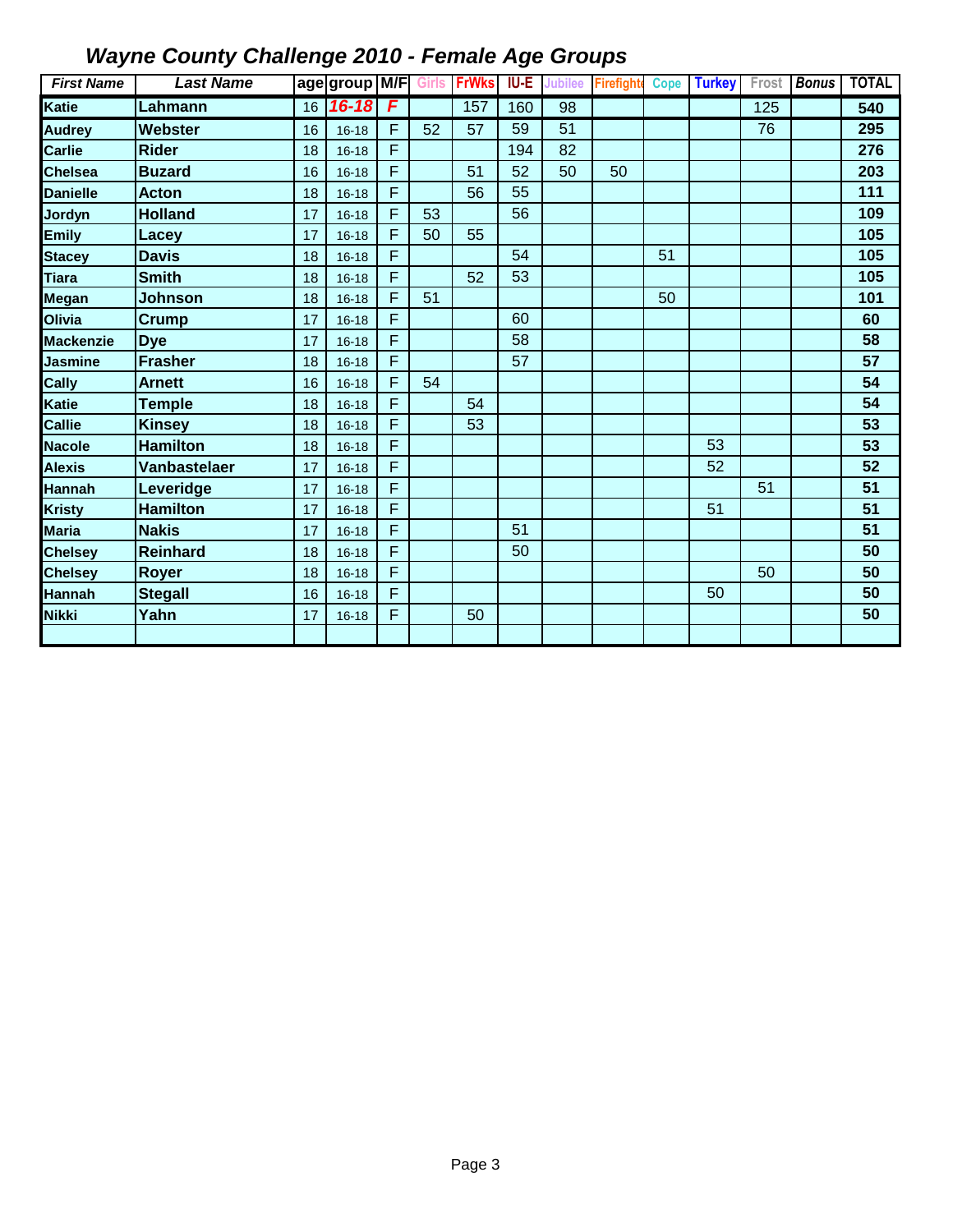| <b>First Name</b>       | <b>Last Name</b>      |          | age group M/F Girls FrWks |              |    |    | IU-E | <b>Jubilee</b> | <b>Firefighte</b> | <b>Cope</b> | <b>Turkey</b> | Frost | <b>Bonus</b>    | <b>TOTAL</b> |
|-------------------------|-----------------------|----------|---------------------------|--------------|----|----|------|----------------|-------------------|-------------|---------------|-------|-----------------|--------------|
| <b>Nicole</b>           | House                 | 20       | 19-24                     | $\mathsf F$  | 60 | 60 | 58   | 52             | $\overline{52}$   | 60          | 54            | 62    | $\overline{42}$ | 500          |
| Tonya                   | <b>Paxton</b>         | 23       | 19-24                     | F            | 56 | 57 | 53   | 51             | 51                | 59          | 52            | 54    | 42              | 475          |
| <b>Emily</b>            | <b>Doering</b>        | 22       | 19-24                     | F            |    |    |      |                |                   | 61          | 53            | 59    |                 | 173          |
| Anna                    | <b>Deering</b>        | 22       | 19-24                     | F            |    |    |      |                |                   | 58          | 51            | 53    |                 | 162          |
| <b>Kyndra</b>           | <b>Matheney</b>       | 24       | 19-24                     | F            |    |    |      |                |                   | 63          |               | 63    |                 | 126          |
| Lauren                  | <b>Shade</b>          | 21       | 19-24                     | F            | 59 |    |      |                |                   |             |               | 61    |                 | 120          |
| Anna                    | <b>Kurtz</b>          | 19       | 19-24                     | F            | 57 | 59 |      |                |                   |             |               |       |                 | 116          |
| Jackie                  | <b>Traylor</b>        | 22       | 19-24                     | F            |    |    |      |                |                   | 56          |               | 52    |                 | 108          |
| Paula                   | Head                  | 23       | 19-24                     | F            | 45 |    |      | 50             |                   |             |               |       |                 | 95           |
| Karman                  | <b>Duchon</b>         | 21       | 19-24                     | F            |    |    |      |                |                   |             |               | 64    |                 | 64           |
| Callie                  | <b>Thompson</b>       | 22       | 19-24                     | $\mathsf{F}$ |    |    |      |                |                   | 62          |               |       |                 | 62           |
| <b>Molly</b>            | <b>Mahoney</b>        | 21       | 19-24                     | F            |    |    |      |                |                   |             |               | 60    |                 | 60           |
| Gaylin                  | Kirchgessner          | 24       | 19-24                     | F            | 58 |    |      |                |                   |             |               |       |                 | 58           |
| Lindsay                 | <b>Bohlander</b>      | 24       | 19-24                     | F            |    | 58 |      |                |                   |             |               |       |                 | 58           |
| <b>Molly</b>            | <b>Fallon</b>         | 21       | 19-24                     | $\mathsf{F}$ |    |    |      |                |                   |             |               | 58    |                 | 58           |
| Anne                    | Reihman               | 21       | 19-24                     | F            |    |    |      |                |                   |             |               | 57    |                 | 57           |
| Lauren                  | Crump                 | 19       | 19-24                     | F            |    |    | 57   |                |                   |             |               |       |                 | 57           |
| <b>Stephanie</b>        | Lung                  | 23       | 19-24                     | F            |    |    |      |                |                   | 57          |               |       |                 | 57           |
| Rachel                  | Dana                  | 22       | 19-24                     | F            |    |    |      |                |                   |             |               | 56    |                 | 56           |
| <b>Susie</b>            | Gilliand              | 19       | 19-24                     | F            |    |    | 56   |                |                   |             |               |       |                 | 56           |
| Terri                   | <b>Shaffer</b>        | 24       | 19-24                     | F            |    | 56 |      |                |                   |             |               |       |                 | 56           |
| Ashley                  | <b>Duncan</b>         | 23       | 19-24                     | F            |    | 55 |      |                |                   |             |               |       |                 | 55           |
| <b>Denise</b>           | <b>Brunton</b>        | 23       | 19-24                     | $\mathsf{F}$ | 55 |    |      |                |                   |             |               |       |                 | 55           |
| Jocelyn                 | Johnson               | 21       | 19-24                     | F<br>F       |    |    |      |                |                   | 55          |               |       |                 | 55<br>55     |
| <b>Merry</b><br>Vanessa | <b>Faller</b>         | 22       | 19-24                     | F            |    |    | 55   |                |                   |             |               | 55    |                 | 55           |
|                         | Legg<br><b>Barker</b> | 21<br>20 | 19-24<br>19-24            | F            |    | 54 |      |                |                   |             |               |       |                 | 54           |
| Ashley<br>Jeni          | <b>Buzard</b>         | 24       | 19-24                     | F            |    |    |      |                |                   | 54          |               |       |                 | 54           |
| Kelly                   | <b>Spitler</b>        | 21       | 19-24                     | F            |    |    | 54   |                |                   |             |               |       |                 | 54           |
| Rebecca                 | <b>Smith</b>          | 24       | 19-24                     | F            | 54 |    |      |                |                   |             |               |       |                 | 54           |
| Amber                   | <b>Millron-Mrkva</b>  | 20       | 19-24                     | F            |    |    |      |                |                   | 53          |               |       |                 | 53           |
| <b>Emily</b>            | <b>Moores</b>         | 19       | 19-24                     | F            |    | 53 |      |                |                   |             |               |       |                 | 53           |
| Megan                   | <b>Ballinger</b>      | 22       | 19-24                     | F            | 53 |    |      |                |                   |             |               |       |                 | 53           |
| <b>Becca</b>            | <b>McClain</b>        | 24       | 19-24                     | $\mathsf F$  |    |    |      |                |                   | 52          |               |       |                 | 52           |
| Katie                   | <b>Pickering</b>      | 24       | 19-24                     | $\mathsf{F}$ |    | 52 |      |                |                   |             |               |       |                 | 52           |
| Katy                    | <b>Huling</b>         | 24       | 19-24                     | $\mathsf F$  |    |    | 52   |                |                   |             |               |       |                 | 52           |
| Sara                    | Holder                | 23       | 19-24                     | F            | 52 |    |      |                |                   |             |               |       |                 | 52           |
| Aryen                   | <b>Staton</b>         | 24       | 19-24                     | $\mathsf F$  |    | 51 |      |                |                   |             |               |       |                 | 51           |
| Liz                     | Johnson               | 24       | 19-24                     | $\mathsf{F}$ |    |    | 51   |                |                   |             |               |       |                 | 51           |
| Nikki                   | <b>Williams</b>       | 23       | 19-24                     | $\mathsf F$  |    |    |      |                |                   |             |               | 51    |                 | 51           |
| <b>Sarah</b>            | <b>Stanton</b>        | 21       | 19-24                     | F            | 51 |    |      |                |                   |             |               |       |                 | 51           |
| Vanessa                 | Hunter                | 23       | 19-24                     | F            |    |    |      |                |                   | 51          |               |       |                 | 51           |
| Courtney                | <b>Sayers</b>         | 19       | 19-24                     | F            | 50 |    |      |                |                   |             |               |       |                 | 50           |
| Jackie                  | <b>Taylor</b>         | 22       | 19-24                     | F            |    |    |      |                |                   |             | 50            |       |                 | 50           |
| Kaitlyn                 | <b>Worley</b>         | 20       | 19-24                     | $\mathsf{F}$ |    |    | 50   |                |                   |             |               |       |                 | 50           |
| <b>Katie</b>            | <b>Hartman</b>        | 20       | 19-24                     | $\mathsf{F}$ |    | 50 |      |                |                   |             |               |       |                 | 50           |
| Kimberly                | <b>Davis</b>          | 21       | 19-24                     | F            |    |    |      |                |                   | 50          |               |       |                 | 50           |
| <b>Krista</b>           | <b>McGeehan</b>       | 19       | 19-24                     | $\mathsf F$  |    |    |      |                | 50                |             |               |       |                 | 50           |
| Lauren                  | <b>Howanitz</b>       | 20       | 19-24                     | F            |    |    |      | 50             |                   |             |               |       |                 | 50           |
| <b>Nicole</b>           | <b>Kilgus</b>         | 24       | 19-24                     | $\mathsf F$  |    |    |      |                |                   |             |               | 50    |                 | 50           |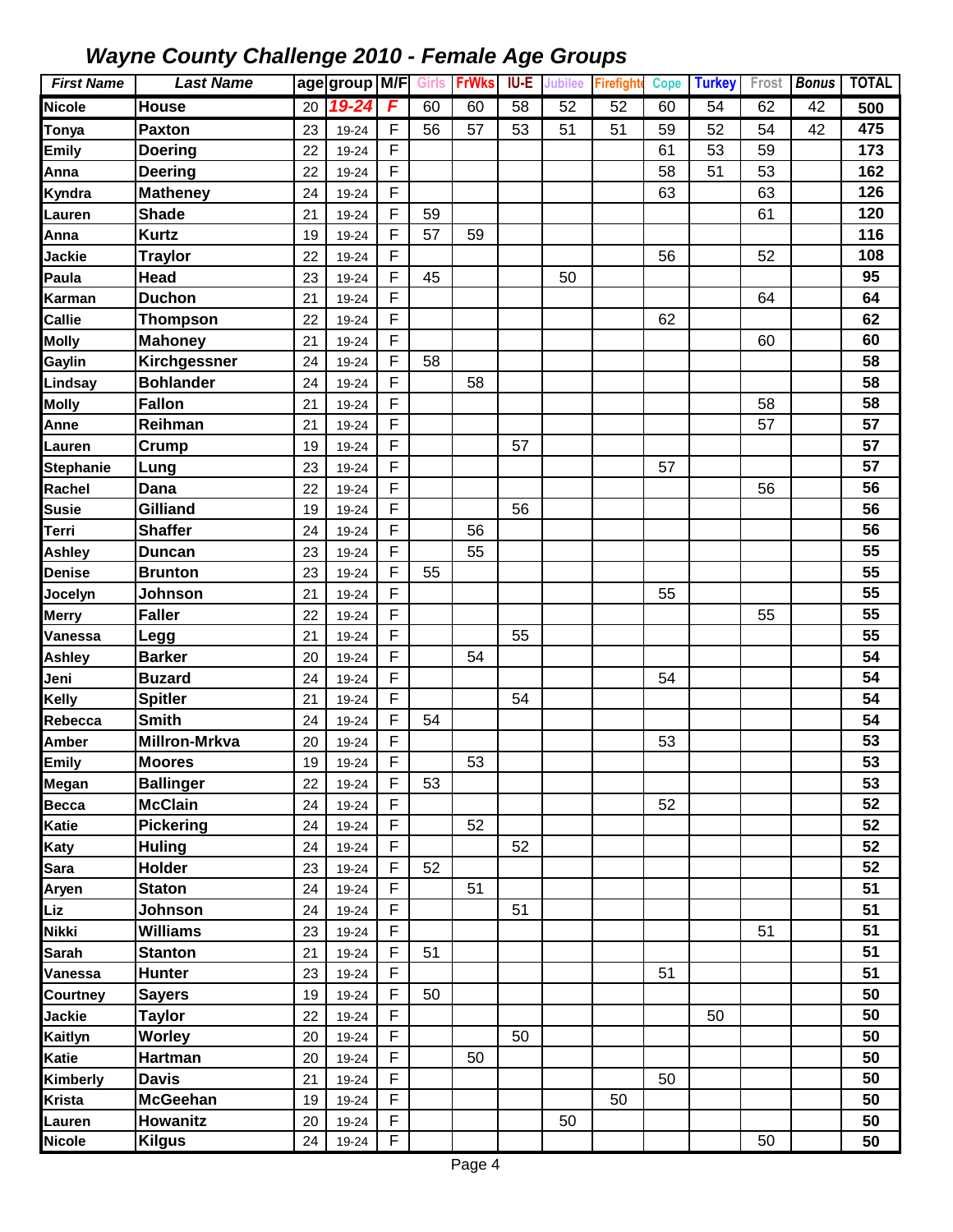| <b>First Name</b> | <b>Last Name</b>  |    | age group M/F Girls FrWks |                   |    |                 | IU-E | <b>Jubilee</b>  | <b>Firefighte</b> | <b>Cope</b>     | <b>Turkey</b> | Frost           | <b>Bonus</b>    | <b>TOTAL</b> |
|-------------------|-------------------|----|---------------------------|-------------------|----|-----------------|------|-----------------|-------------------|-----------------|---------------|-----------------|-----------------|--------------|
| <b>Brandi</b>     | <b>Jackson</b>    | 29 | 25-29                     | F                 | 62 | $\overline{70}$ | 60   | $\overline{52}$ | $\overline{55}$   | $\overline{55}$ | 55            | $\overline{53}$ | $\overline{42}$ | 504          |
| Kari              | <b>Terwiske</b>   | 29 | $25 - 29$                 | F                 | 50 | 53              | 53   | 50              | 50                | 50              | 50            | 50              | 42              | 448          |
| <b>Manda</b>      | Light             | 28 | $25 - 29$                 | F                 | 65 | 69              |      | 54              | 54                | 56              | 54            | 54              |                 | 406          |
| Heather           | <b>Herrmann</b>   | 29 | $25 - 29$                 | F                 | 97 | 72              | 64   |                 | 57                |                 | 56            |                 |                 | 346          |
| Anya              | <b>Johnsman</b>   | 26 | $25 - 29$                 | F                 | 51 | 66              |      | 56              | 56                | 57              | 53            |                 |                 | 339          |
| Jessica           | <b>Unger</b>      | 25 | $25 - 29$                 | F                 |    | 63              | 58   | 55              | 51                |                 |               |                 |                 | 227          |
| <b>Shannon</b>    | <b>Davis</b>      | 29 | $25 - 29$                 | F                 | 56 | 57              | 57   | 57              |                   |                 |               |                 |                 | 227          |
| <b>Ashley</b>     | Gagliano          | 25 | $25 - 29$                 | F                 |    |                 | 65   | 58              |                   | 83              |               |                 |                 | 206          |
| <b>Stephanie</b>  | Ingram            | 29 | $25 - 29$                 | F                 | 66 |                 | 63   |                 |                   |                 |               | 56              |                 | 185          |
| <b>Amanda</b>     | <b>Townsend</b>   | 29 | $25 - 29$                 | F                 |    | 67              | 59   |                 |                   |                 |               | 54              |                 | 180          |
| <b>Beth</b>       | <b>Duncan</b>     | 29 | $25 - 29$                 | F                 | 53 | 60              | 55   |                 |                   |                 |               |                 |                 | 168          |
| <b>Candace</b>    | Yount             | 28 | $25 - 29$                 | F                 | 57 |                 |      | 53              |                   | 52              |               |                 |                 | 162          |
| <b>Kristen</b>    | <b>McKay</b>      | 29 | $25 - 29$                 | F                 |    | 68              | 62   |                 |                   |                 |               |                 |                 | 130          |
| Kari              | <b>Miller</b>     | 28 | $25 - 29$                 | F                 |    | 61              |      |                 |                   |                 |               | 52              |                 | 113          |
| <b>Shulamite</b>  | Wan               | 26 | $25 - 29$                 | F                 |    |                 |      |                 | 52                |                 |               | 55              |                 | 107          |
| <b>Sharla</b>     | <b>Berger</b>     | 28 | 25-29                     | F                 |    |                 |      |                 | 103               |                 |               |                 |                 | 103          |
| <b>Crystal</b>    | <b>Evans</b>      | 29 | 25-29                     | F                 |    | 71              |      |                 |                   |                 |               |                 |                 | 71           |
| <b>Alexandra</b>  | <b>Cornwell</b>   | 28 | $25 - 29$                 | F                 | 67 |                 |      |                 |                   |                 |               |                 |                 | 67           |
| <b>Sonya</b>      | <b>Sellers</b>    | 28 | $25 - 29$                 | F                 |    | 65              |      |                 |                   |                 |               |                 |                 | 65           |
| Aspen             | <b>Lindley</b>    | 29 | $25 - 29$                 | F                 |    | 64              |      |                 |                   |                 |               |                 |                 | 64           |
| <b>Jennifer</b>   | <b>McCashland</b> | 29 | $25 - 29$                 | F                 | 64 |                 |      |                 |                   |                 |               |                 |                 | 64           |
| Megan             | Hofmann           | 28 | $25 - 29$                 | F                 | 63 |                 |      |                 |                   |                 |               |                 |                 | 63           |
| <b>Cortney</b>    | <b>Carter</b>     | 29 | $25 - 29$                 | F                 |    | 62              |      |                 |                   |                 |               |                 |                 | 62           |
| <b>Christie</b>   | <b>Ferriell</b>   | 29 | 25-29                     | F                 | 61 |                 |      |                 |                   |                 |               |                 |                 | 61           |
| <b>Samantha</b>   | <b>Craw</b>       | 25 | $25 - 29$                 | F                 |    |                 | 61   |                 |                   |                 |               |                 |                 | 61           |
| <b>Casey</b>      | <b>Runnels</b>    | 27 | $25 - 29$                 | F                 | 60 |                 |      |                 |                   |                 |               |                 |                 | 60           |
| <b>Lindsey</b>    | <b>Frye</b>       | 28 | $25 - 29$                 | F                 | 59 |                 |      |                 |                   |                 |               |                 |                 | 59           |
| <b>Trisha</b>     | <b>May</b>        | 29 | $25 - 29$                 | F                 |    | 59              |      |                 |                   |                 |               |                 |                 | 59           |
| Amy               | <b>Halcomb</b>    | 28 | $25 - 29$                 | F                 |    | 58              |      |                 |                   |                 |               |                 |                 | 58           |
| <b>Ann Lisa</b>   | <b>Gross</b>      | 26 | $25 - 29$                 | F                 | 58 |                 |      |                 |                   |                 |               |                 |                 | 58           |
| <b>Beth</b>       | <b>Wilcox</b>     | 28 | $25 - 29$                 | F                 |    |                 | 56   |                 |                   |                 |               |                 |                 | 56           |
| <b>Chrissy</b>    | <b>Howell</b>     | 28 | $25 - 29$                 | F                 |    | 56              |      |                 |                   |                 |               |                 |                 | 56           |
| <b>Cassandra</b>  | <b>Evans</b>      | 28 | 25-29                     | $\mathsf{F}$      |    | 55              |      |                 |                   |                 |               |                 |                 | 55           |
| <b>Sarah</b>      | <b>Peacock</b>    | 29 | 25-29                     | F                 | 55 |                 |      |                 |                   |                 |               |                 |                 | 55           |
| <b>Amber</b>      | Hall              | 27 | 25-29                     | F                 |    |                 |      |                 |                   | 54              |               |                 |                 | 54           |
| <b>Erica</b>      | <b>Hensley</b>    | 25 | 25-29                     | F                 |    |                 | 54   |                 |                   |                 |               |                 |                 | 54           |
| Kara              | <b>Newman</b>     | 29 | 25-29                     | F                 | 54 |                 |      |                 |                   |                 |               |                 |                 | 54           |
| <b>Sheri</b>      | <b>Robbins</b>    | 29 | 25-29                     | $\mathsf F$       |    | 54              |      |                 |                   |                 |               |                 |                 | 54           |
| Kami              | <b>Ketron</b>     | 25 | 25-29                     | F                 |    |                 |      |                 |                   | 53              |               |                 |                 | 53           |
| <b>Orilla</b>     | <b>Cruse</b>      | 28 | 25-29                     | F                 |    |                 |      |                 | 53                |                 |               |                 |                 | 53           |
| <b>Amanda</b>     | <b>Taylor</b>     | 27 | 25-29                     | F                 | 52 |                 |      |                 |                   |                 |               |                 |                 | 52<br>52     |
| <b>Cynthia</b>    | <b>Stevens</b>    | 25 | 25-29                     | F                 |    |                 |      |                 |                   |                 | 52            |                 |                 |              |
| <b>Emily</b>      | <b>Wilson</b>     | 25 | 25-29                     | F<br>F            |    |                 | 52   |                 |                   |                 |               |                 |                 | 52           |
| Jessica           | <b>Knapp</b>      | 28 | 25-29                     |                   |    | 52              |      |                 |                   |                 |               |                 |                 | 52           |
| <b>Amanda</b>     | <b>Orbik</b>      | 25 | 25-29                     | F<br>$\mathsf{F}$ |    |                 |      | 51              |                   |                 |               |                 |                 | 51<br>51     |
| <b>Courtney</b>   | <b>Caldwell</b>   | 29 | 25-29                     |                   |    |                 |      |                 |                   |                 | 51            |                 |                 |              |
| <b>Heather</b>    | <b>Griffin</b>    | 27 | 25-29                     | F                 |    |                 | 51   |                 |                   |                 |               |                 |                 | 51           |
| <b>Jennifer</b>   | Pennington        | 27 | 25-29                     | F                 |    |                 |      |                 |                   | 51              |               |                 |                 | 51           |
| Pam               | <b>Tidrow</b>     | 25 | 25-29                     | F                 |    |                 |      |                 |                   |                 |               | 51              |                 | 51           |
| <b>Sarah</b>      | <b>Turner</b>     | 27 | 25-29                     | $\mathsf F$       |    | 51              |      |                 |                   |                 |               |                 |                 | 51           |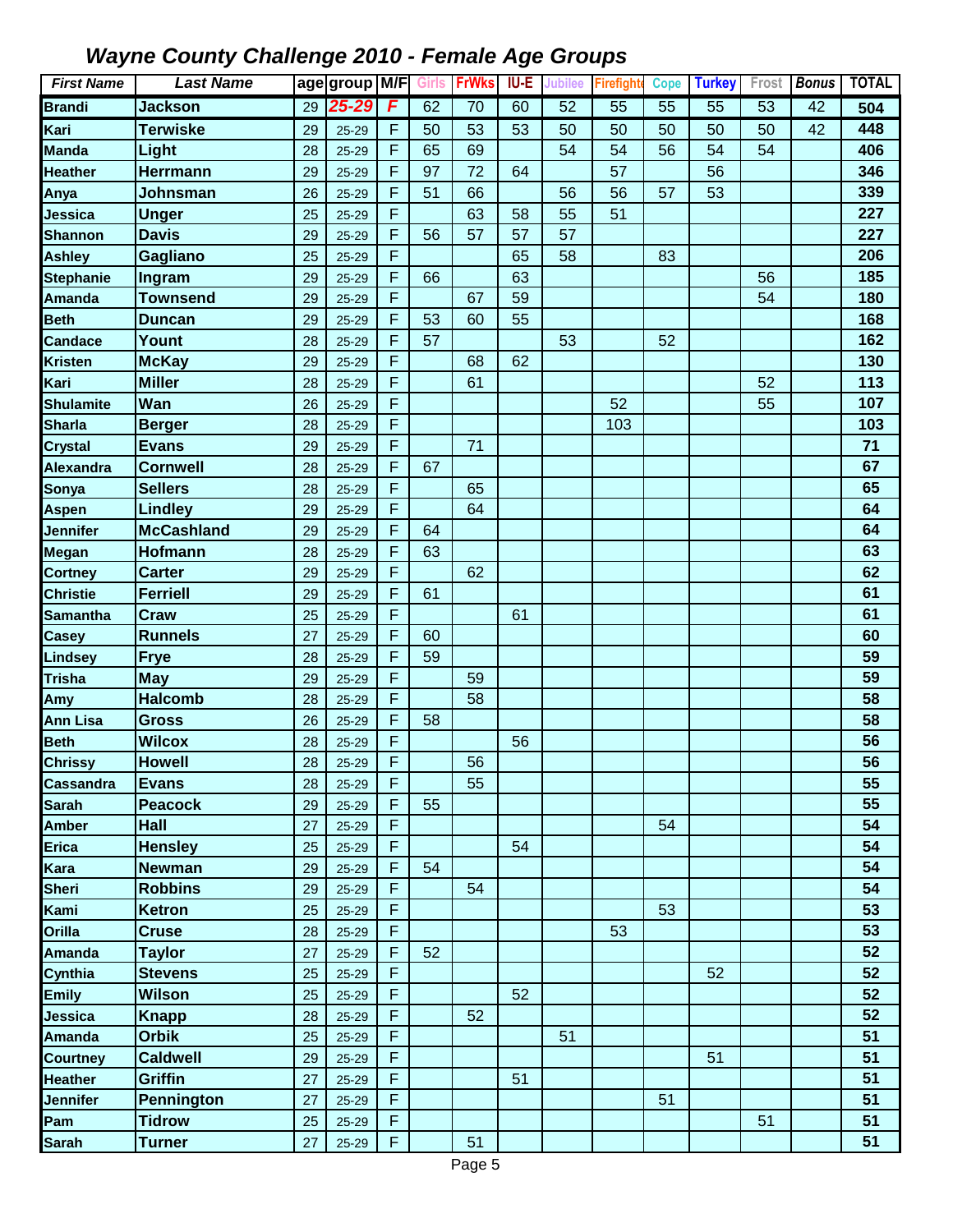| <b>First Name</b> | Last Name |    | age group M/F |   | <b>FrWks</b> | <b>IU-E</b> |  | Cope | <b>Turkey</b> | Frost | <b>Bonus</b> | <b>TOTAL</b> |
|-------------------|-----------|----|---------------|---|--------------|-------------|--|------|---------------|-------|--------------|--------------|
| Amanda            | Laswell   | 25 | $25 - 29$     | Е |              | 50          |  |      |               |       |              | 50           |
| Amber             | lGesell   | 26 | $25 - 29$     | - | 50           |             |  |      |               |       |              | 50           |
|                   |           |    |               |   |              |             |  |      |               |       |              |              |

| <b>First Name</b> | <b>Last Name</b>   |    | age group M/F |              | Girls | <b>FrWks</b> | IU-E | Jubilee | Firefight | <b>Cope</b> | <b>Turkey</b> | Frost | <b>Bonus</b> | <b>TOTAL</b> |
|-------------------|--------------------|----|---------------|--------------|-------|--------------|------|---------|-----------|-------------|---------------|-------|--------------|--------------|
| <b>Kristina</b>   | <b>Tabor</b>       | 31 | 30-34         | F            | 197   | 246          | 239  | 141     | 139       |             | 190           | 192   |              | 1344         |
| <b>Alissa</b>     | <b>McDivitt</b>    | 33 | 30-34         | F            |       | 146          | 139  | 80      | 93        | 124         | 166           | 119   |              | 867          |
| <b>Michelle</b>   | <b>Dafler</b>      | 32 | $30 - 34$     | F            | 78    | 78           | 71   | 62      | 61        | 71          | 71            | 68    | 42           | 602          |
| <b>Stephanie</b>  | <b>Farlow</b>      | 31 | 30-34         | $\mathsf F$  | 77    | 75           | 67   | 60      | 60        | 70          | 69            | 62    | 42           | 582          |
| Jan               | Parker             | 32 | 30-34         | $\mathsf F$  | 69    | 66           | 59   | 57      | 58        | 65          | 62            | 64    | 42           | 542          |
| Rinda             | <b>Kieffer</b>     | 33 | 30-34         | F            | 67    | 68           | 62   | 59      | 57        | 67          | 60            | 59    | 42           | 541          |
| Joy               | <b>Klein</b>       | 33 | 30-34         | F            | 68    | 67           | 63   | 58      | 56        | 66          | 59            | 60    | 42           | 539          |
| Lindsay           | <b>Boatright</b>   | 30 | 30-34         | F            | 65    | 65           | 57   | 56      | 54        | 63          | 56            | 57    | 42           | 515          |
| <b>Cassey</b>     | <b>Kelley</b>      | 31 | 30-34         | F            | 59    | 61           | 52   | 54      | 53        | 64          | 57            | 50    | 42           | 492          |
| Leslie            | <b>Rogers</b>      | 34 | 30-34         | F            | 75    | 76           | 68   | 61      | 62        |             | 70            | 69    |              | 481          |
| Denise            | Retz               | 31 | 30-34         | F            | 72    | 73           | 66   |         | 59        | 68          | 63            |       |              | 401          |
| Arlene            | <b>Berger</b>      | 34 | 30-34         | F            | 79    |              | 70   |         |           | 73          | 72            | 70    |              | 364          |
| <b>Traci</b>      | <b>Spalding</b>    | 32 | 30-34         | F            | 61    | 63           | 58   |         |           | 61          | 55            | 58    |              | 356          |
| <b>Kelly</b>      | <b>Clark</b>       | 33 | 30-34         | F            | 62    | 45           | 54   | 50      | 51        | 55          |               |       |              | 317          |
| Laura             | Cooper             | 33 | 30-34         | F            | 70    | 69           | 65   |         |           |             | 61            |       |              | 265          |
| Tina              | <b>Cohee</b>       | 31 | 30-34         | F            | 57    |              | 55   | 55      |           | 60          |               |       |              | 227          |
| <b>Sarah</b>      | <b>Smith</b>       | 31 | 30-34         | F            |       | 79           | 72   |         |           | 72          |               |       |              | 223          |
| Laura             | <b>Carlin</b>      | 31 | 30-34         | F            | 58    | 58           | 53   |         |           |             |               | 51    |              | 220          |
| <b>Natalie</b>    | <b>Dennis</b>      | 33 | 30-34         | F            |       | 54           | 51   | 51      | 50        |             |               |       |              | 206          |
| Kelli             | Hoeflinger         | 32 | 30-34         | F            |       |              |      |         |           | 200         |               |       |              | 200          |
| Jaime             | <b>Matamoros</b>   | 34 | 30-34         | F            |       |              |      |         |           | 62          | 52            | 54    |              | 168          |
| <b>Tiffany</b>    | <b>Sheley</b>      | 33 | 30-34         | F            |       |              |      |         |           | 59          | 53            | 56    |              | 168          |
| Quyen             | <b>Wolfe</b>       | 32 | 30-34         | F            | 73    | 77           |      |         |           |             |               |       |              | 150          |
| <b>Ashlee</b>     | <b>Kirby</b>       | 33 | 30-34         | F            | 66    | 70           |      |         |           |             |               |       |              | 136          |
| <b>Kristin</b>    | <b>Ward</b>        | 30 | 30-34         | F            |       | 72           | 61   |         |           |             |               |       |              | 133          |
| <b>Michelle</b>   | <b>Simpson</b>     | 32 | 30-34         | F            |       |              | 64   |         |           | 69          |               |       |              | 133          |
| <b>Elin</b>       | <b>Tudor</b>       | 34 | 30-34         | F            |       |              |      |         |           |             | 65            | 66    |              | 131          |
| Jennifer          | Logue              | 31 | 30-34         | $\mathsf F$  |       | 71           |      |         | 52        |             |               |       |              | 123          |
| <b>Kathie</b>     | Zaleski            | 34 | 30-34         | F            | 63    |              | 60   |         |           |             |               |       |              | 123          |
| <b>Michelle</b>   | <b>Baker</b>       | 33 | 30-34         | F            |       | 62           |      |         |           |             |               | 61    |              | 123          |
| Kate              | Hogg               | 34 | 30-34         | F            | 64    |              | 56   |         |           |             |               |       |              | 120          |
| Carma             | Mangan             | 32 | 30-34         | F            | 60    |              |      |         |           |             | 54            |       |              | 114          |
| <b>Kristen</b>    | <b>Jarvis</b>      | 32 | 30-34         | F            | 56    | 56           |      |         |           |             |               |       |              | 112          |
| <b>Sherry</b>     | Johnson            | 31 | 30-34         | F            |       | 53           |      |         |           | 52          |               |       |              | 105          |
| Lesli             | <b>Whitney</b>     | 32 | 30-34         | F            | 53    |              | 45   |         |           |             |               |       |              | 98           |
| Jennifer          | Lewis              | 34 | 30-34         | F            | 50    |              | 45   |         |           |             |               |       |              | 95           |
| Shannon           | <b>Guiley</b>      | 33 | 30-34         | F            | 80    |              |      |         |           |             |               |       |              | 80           |
| Kim               | <b>Schmidt</b>     | 31 | 30-34         | F            | 76    |              |      |         |           |             |               |       |              | 76           |
| Carrie            | <b>Smith</b>       | 33 | 30-34         | F            | 74    |              |      |         |           |             |               |       |              | 74           |
| Jennifer          | <b>Southerland</b> | 30 | 30-34         | F            |       | 74           |      |         |           |             |               |       |              | 74           |
| <b>Melissa</b>    | Jaynes             | 30 | 30-34         | F            |       |              |      |         |           |             | 73            |       |              | 73           |
| <b>Sara</b>       | <b>Tyre</b>        | 32 | 30-34         | $\mathsf{F}$ | 71    |              |      |         |           |             |               |       |              | 71           |
| Kelli             | <b>Stokes</b>      | 30 | 30-34         | $\mathsf F$  |       |              | 69   |         |           |             |               |       |              | 69           |
| Jackie            | <b>Bodwell</b>     | 34 | 30-34         | $\mathsf F$  |       |              |      |         |           |             | 68            |       |              | 68           |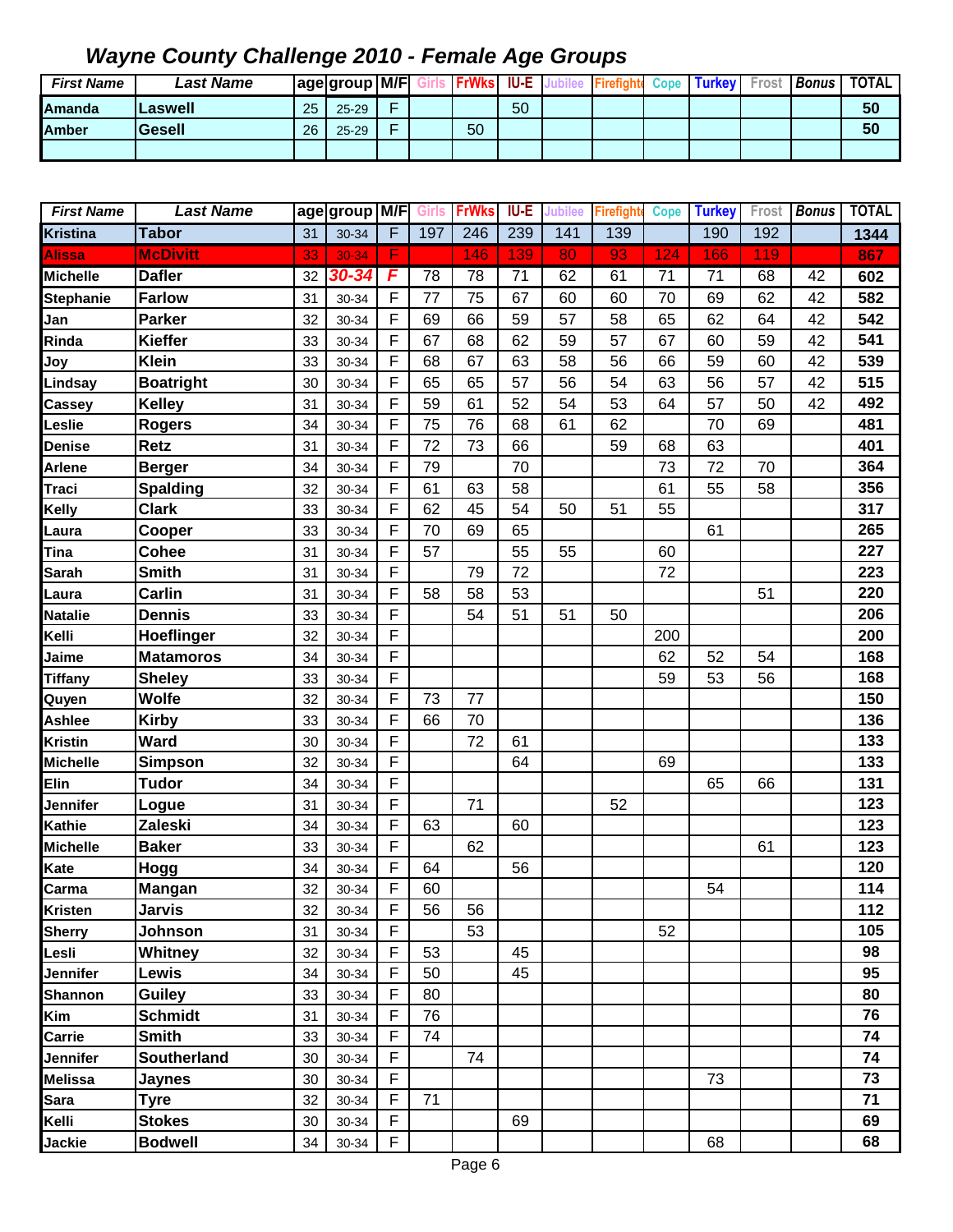| <b>First Name</b> | <b>Last Name</b> |    | age group M/F Girls |              |    | FrWks | <b>IU-E</b> | <b>Jubilee</b> | <b>Firefighte</b> | <b>Cope</b> | <b>Turkey</b> | Frost | <b>Bonus</b> | <b>TOTAL</b> |
|-------------------|------------------|----|---------------------|--------------|----|-------|-------------|----------------|-------------------|-------------|---------------|-------|--------------|--------------|
| Cara              | Graham           | 32 | 30-34               | F            |    |       |             |                |                   |             | 67            |       |              | 67           |
| Jennifer          | <b>Jones</b>     | 31 | 30-34               | F            |    |       |             |                |                   |             |               | 67    |              | 67           |
| Angie             | O'Connor         | 32 | 30-34               | F            |    |       |             |                |                   |             | 66            |       |              | 66           |
| Jessica           | <b>McKinney</b>  | 34 | 30-34               | $\mathsf{F}$ |    |       |             |                |                   |             |               | 65    |              | 65           |
| Amber             | <b>Floyd</b>     | 30 | 30-34               | F            |    | 64    |             |                |                   |             |               |       |              | 64           |
| Kari              | <b>Clemons</b>   | 30 | 30-34               | F            |    |       |             | 64             |                   |             |               |       |              | 64           |
| Kelly             | <b>VanWinkle</b> | 34 | 30-34               | F            |    |       |             |                |                   |             | 64            |       |              | 64           |
| Laura             | <b>Woods</b>     | 33 | 30-34               | $\mathsf{F}$ |    |       |             | 63             |                   |             |               |       |              | 63           |
| Lori              | <b>Fields</b>    | 30 | 30-34               | F            |    |       |             |                |                   |             |               | 63    |              | 63           |
| Kirsten           | <b>Phillips</b>  | 32 | 30-34               | F            |    | 60    |             |                |                   |             |               |       |              | 60           |
| Rebecca           | <b>Clark</b>     | 30 | 30-34               | F            |    | 59    |             |                |                   |             |               |       |              | 59           |
| Heather           | <b>Caldwell</b>  | 33 | 30-34               | F            |    |       |             |                |                   |             | 58            |       |              | 58           |
| <b>Tiffany</b>    | <b>Meltzer</b>   | 31 | 30-34               | F            |    |       |             |                |                   | 58          |               |       |              | 58           |
| Cari              | Rinehart         | 34 | 30-34               | F            |    |       |             |                |                   | 57          |               |       |              | 57           |
| Sayward           | <b>Salazar</b>   | 30 | 30-34               | $\mathsf{F}$ |    | 57    |             |                |                   |             |               |       |              | 57           |
| Jill              | <b>McGinty</b>   | 30 | 30-34               | F            |    |       |             |                |                   | 56          |               |       |              | 56           |
| <b>Kristin</b>    | Austerman        | 34 | 30-34               | F            | 55 |       |             |                |                   |             |               |       |              | 55           |
| Shannon           | <b>Brezko</b>    | 33 | 30-34               | F            |    |       |             |                | 55                |             |               |       |              | 55           |
| <b>Stacy</b>      | <b>McCollum</b>  | 31 | 30-34               | $\mathsf{F}$ |    |       |             |                |                   |             |               | 55    |              | 55           |
| <b>Stephanie</b>  | <b>Halcomb</b>   | 31 | 30-34               | F            |    | 55    |             |                |                   |             |               |       |              | 55           |
| Abby              | <b>Coates</b>    | 30 | 30-34               | F            |    |       |             |                |                   | 54          |               |       |              | 54           |
| Amy               | Keaffaber        | 34 | 30-34               | F            | 54 |       |             |                |                   |             |               |       |              | 54           |
| <b>Krista</b>     | Hall             | 31 | 30-34               | F            |    |       |             |                |                   | 53          |               |       |              | 53           |
| Misti             | Leverton         | 34 | 30-34               | F            |    |       |             | 53             |                   |             |               |       |              | 53           |
| <b>Stephanie</b>  | <b>Kidd</b>      | 34 | 30-34               | F            |    |       |             |                |                   |             |               | 53    |              | 53           |
| Heather           | <b>Proctor</b>   | 31 | 30-34               | F            | 52 |       |             |                |                   |             |               |       |              | 52           |
| Jennifer          | Hole             | 31 | 30-34               | F            |    | 52    |             |                |                   |             |               |       |              | 52           |
| <b>Nicky</b>      | <b>Thompson</b>  | 34 | 30-34               | F            |    |       |             | 52             |                   |             |               |       |              | 52           |
| Rebecca           | <b>Schwab</b>    | 32 | 30-34               | F            |    |       |             |                |                   |             |               | 52    |              | 52           |
| Jessica           | Leigh            | 34 | 30-34               | F            |    | 51    |             |                |                   |             |               |       |              | 51           |
| Karen             | Robinson         | 31 | 30-34               | $\mathsf F$  | 51 |       |             |                |                   |             |               |       |              | 51           |
| <b>Stephanie</b>  | <b>Casper</b>    | 32 | 30-34               | F            |    |       |             |                |                   |             | 51            |       |              | 51           |
| <b>Taryn</b>      | <b>Wagers</b>    | 31 | 30-34               | $\mathsf F$  |    |       |             |                |                   | 51          |               |       |              | 51           |
| Amy               | <b>Sheard</b>    | 30 | 30-34               | $\mathsf F$  |    |       | 50          |                |                   |             |               |       |              | 50           |
| <b>Bobbie</b>     | Garner           | 33 | 30-34               | $\mathsf F$  |    |       |             |                |                   | 50          |               |       |              | 50           |
| Karla             | <b>Davis</b>     | 33 | 30-34               | F            |    |       |             |                |                   |             | 50            |       |              | 50           |
| Lee Ann           | Goeke            | 31 | 30-34               | F            | 50 |       |             |                |                   |             |               |       |              | 50           |
| Teva              | Weigel           | 33 | 30-34               | F            |    | 50    |             |                |                   |             |               |       |              | 50           |
|                   |                  |    |                     |              |    |       |             |                |                   |             |               |       |              |              |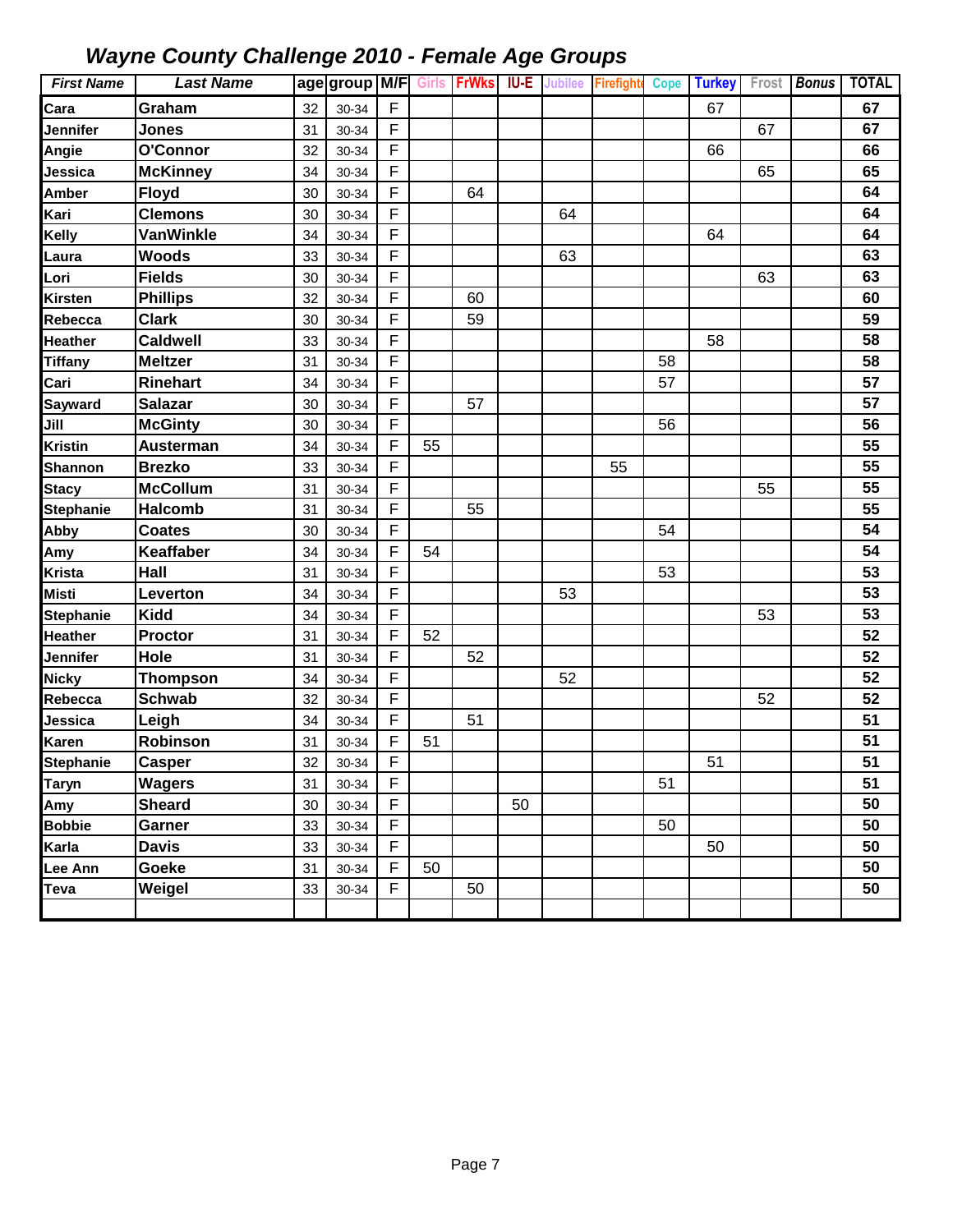| <b>First Name</b>            | <b>Last Name</b>               |          | age group M/F  |              | <b>Girls</b> | <b>FrWks</b> | IU-E | Jubilee | <b>Firefight</b> | <b>Cope</b> | <b>Turkey</b> | Frost | <b>Bonus</b> | <b>TOTAL</b> |
|------------------------------|--------------------------------|----------|----------------|--------------|--------------|--------------|------|---------|------------------|-------------|---------------|-------|--------------|--------------|
| <b>Karrianne</b>             | <b>Polk-Meek</b>               | 37       | 35-39          | F            | 66           | 69           | 67   | 55      | 57               | 62          | 58            | 59    | 42           | 535          |
| <b>Denise</b>                | <b>Selm</b>                    | 39       | 35-39          | F            | 63           | 67           | 66   | 52      | 54               | 61          | 57            | 58    | 42           | 520          |
| Lori                         | <b>Bolser</b>                  | 38       | 35-39          | F            | 64           | 68           | 65   | 53      | 55               | 60          | 56            | 56    | 42           | 519          |
| <b>Debbie</b>                | <b>Delk</b>                    | 39       | 35-39          | F            | 59           | 64           | 57   | 50      | 51               | 56          |               |       |              | 337          |
| Ralana                       | <b>Shelley</b>                 | 39       | 35-39          | F            | 55           | 60           | 55   |         |                  | 57          | 50            | 55    |              | 332          |
| Angie                        | <b>Carpenter</b>               | 35       | 35-39          | F            | 61           | 65           | 63   | 51      | 53               |             |               |       |              | 293          |
| <b>Tiffany</b>               | <b>Mull</b>                    | 35       | 35-39          | F            | 65           |              | 62   | 54      |                  |             |               |       |              | 181          |
| <b>Susan</b>                 | Lee                            | 35       | 35-39          | F            | 56           |              | 60   |         |                  | 59          |               |       |              | 175          |
| Amy                          | <b>Pardo</b>                   | 36       | 35-39          | F            | 62           |              | 61   |         |                  |             |               |       |              | 123          |
| <b>Mindy</b>                 | <b>Ward</b>                    | 39       | 35-39          | F            | 67           |              |      |         | 56               |             |               |       |              | 123          |
| April                        | Rosenberger                    | 35       | 35-39          | F            |              | 66           |      |         | 52               |             |               |       |              | 118          |
| Jamie                        | Yutzy                          | 37       | 35-39          | F            | 60           |              | 58   |         |                  |             |               |       |              | 118          |
| Angie                        | <b>Shipman</b>                 | 37       | 35-39          | F            |              | 61           | 56   |         |                  |             |               |       |              | 117          |
| <b>Ashley</b>                | <b>Valentine-Derrer</b>        | 37       | 35-39          | F            | 57           |              | 59   |         |                  |             |               |       |              | 116          |
| <b>Tracey</b>                | <b>Jellison</b>                | 36       | 35-39          | F            |              | 58           |      |         |                  | 55          |               |       |              | 113          |
| <b>Christie</b>              | Larsen                         | 36       | 35-39          | F            |              |              |      |         |                  |             | 54            | 57    |              | 111          |
| <b>Nikki</b>                 | <b>Creech</b>                  | 35       | 35-39          | F            | 54           | 56           |      |         |                  |             |               |       |              | 110          |
| Amy                          | <b>Murphy</b>                  | 35       | 35-39          | F            |              | 55           | 51   |         |                  |             |               |       |              | 106          |
| <b>Michele</b>               | <b>McCormick</b>               | 36       | 35-39          | F            | 52           |              | 53   |         |                  |             |               |       |              | 105          |
| <b>Stacy</b>                 | <b>Brenneke</b>                | 39       | 35-39          | F            |              |              |      |         |                  |             | 51            | 54    |              | 105          |
| <b>Mandy</b>                 | <b>Kates</b>                   | 38       | 35-39          | F            |              | 51           |      |         |                  | 51          |               |       |              | 102          |
| <b>Tammy</b>                 | <b>Thedorff</b>                | 35       | 35-39          | F            |              |              | 50   |         |                  | 50          |               |       |              | 100          |
| Morgan                       | <b>Howard</b>                  | 39       | 35-39          | F            | 68           |              |      |         |                  |             |               |       |              | 68           |
| Roya                         | <b>Maza</b>                    | 35       | 35-39          | F            |              |              | 64   |         |                  |             |               |       |              | 64           |
| <b>Diana</b>                 | <b>Cook</b>                    | 39       | 35-39          | F            |              | 63           |      |         |                  |             |               |       |              | 63           |
| Angie                        | <b>Rhodus</b>                  | 38       | 35-39          | F            |              | 62           |      |         |                  |             |               |       |              | 62           |
| <b>Crystal</b>               | <b>Barton</b>                  | 35       | 35-39          | F            |              |              |      |         |                  |             |               | 60    |              | 60           |
| JoAnna                       | <b>Duquette</b>                | 36       | 35-39          | F            |              |              |      |         |                  |             | 59            |       |              | 59           |
| <b>Shay</b>                  | Herman                         | 37       | 35-39          | F            |              | 59           |      |         |                  |             |               |       |              | 59           |
| Kasey                        | <b>Van Note</b>                | 35       | 35-39          | F            |              |              |      |         |                  | 58          |               |       |              | 58           |
| Kelly                        | <b>Snyder</b>                  | 38       | 35-39          | F            | 58           |              |      |         |                  |             |               |       |              | 58           |
| <b>Tracy</b>                 | <b>Brown</b>                   | 35       | 35-39          | F            |              | 57           |      |         |                  |             |               |       |              | 57           |
| <b>Aimee</b>                 | <b>Perry</b>                   | 38       | 35-39          | F            |              |              |      |         |                  |             | 55            |       |              | 55           |
| <b>Andrea</b>                | <b>Harmeyer</b>                | 37       | 35-39          | $\mathsf{F}$ |              | 54           |      |         |                  |             |               |       |              | 54           |
| <b>Brandy</b>                | <b>Wells</b>                   | 35       | 35-39          | F            |              |              | 54   |         |                  |             |               |       |              | 54<br>54     |
| <b>Sindi</b>                 | <b>Hoke</b>                    | 39       | 35-39          | F<br>F       |              |              |      |         |                  | 54          |               |       |              |              |
| Elizabeth<br><b>Jennifer</b> | <b>Keller</b>                  | 35       | 35-39          | F            | 53           |              |      |         |                  | 53          |               |       |              | 53<br>53     |
| Jessica                      | Puterbaugh<br><b>Gunderson</b> | 39<br>35 | 35-39<br>35-39 | F            |              |              |      |         |                  |             |               | 53    |              | 53           |
| <b>Philly</b>                | Inderstrodt                    |          |                | F            |              |              |      |         |                  |             | 53            |       |              | 53           |
| <b>Shawna</b>                | <b>Mikesell</b>                | 37<br>35 | 35-39<br>35-39 | F            |              | 53           |      |         |                  |             |               |       |              | 53           |
| <b>April</b>                 | <b>Scott</b>                   | 37       |                | F            |              |              | 52   |         |                  |             |               |       |              | 52           |
| <b>Francie</b>               | <b>Benedict</b>                | 39       | 35-39<br>35-39 | F            |              |              |      |         |                  |             |               | 52    |              | 52           |
| <b>Mary</b>                  | <b>Leverton</b>                | 38       | 35-39          | F            |              | 52           |      |         |                  |             |               |       |              | 52           |
| <b>Starla</b>                | <b>Peach</b>                   | 36       | 35-39          | F            |              |              |      |         |                  |             | 52            |       |              | 52           |
| <b>Terri</b>                 | <b>Deaton</b>                  | 39       |                | F            |              |              |      |         |                  | 52          |               |       |              | 52           |
| <b>Kathy</b>                 | <b>Kafka</b>                   | 35       | 35-39          | F            |              |              |      |         |                  |             |               | 51    |              | 51           |
| Kendra                       | <b>Brown</b>                   | 37       | 35-39<br>35-39 | F            | 51           |              |      |         |                  |             |               |       |              | 51           |
| <b>Amanda</b>                | <b>Harris</b>                  | 39       | 35-39          | F            | 50           |              |      |         |                  |             |               |       |              | 50           |
| Kim                          | <b>McGuire</b>                 | 38       |                | F            |              | 50           |      |         |                  |             |               |       |              | 50           |
|                              |                                |          | 35-39          |              |              |              |      |         |                  |             |               |       |              |              |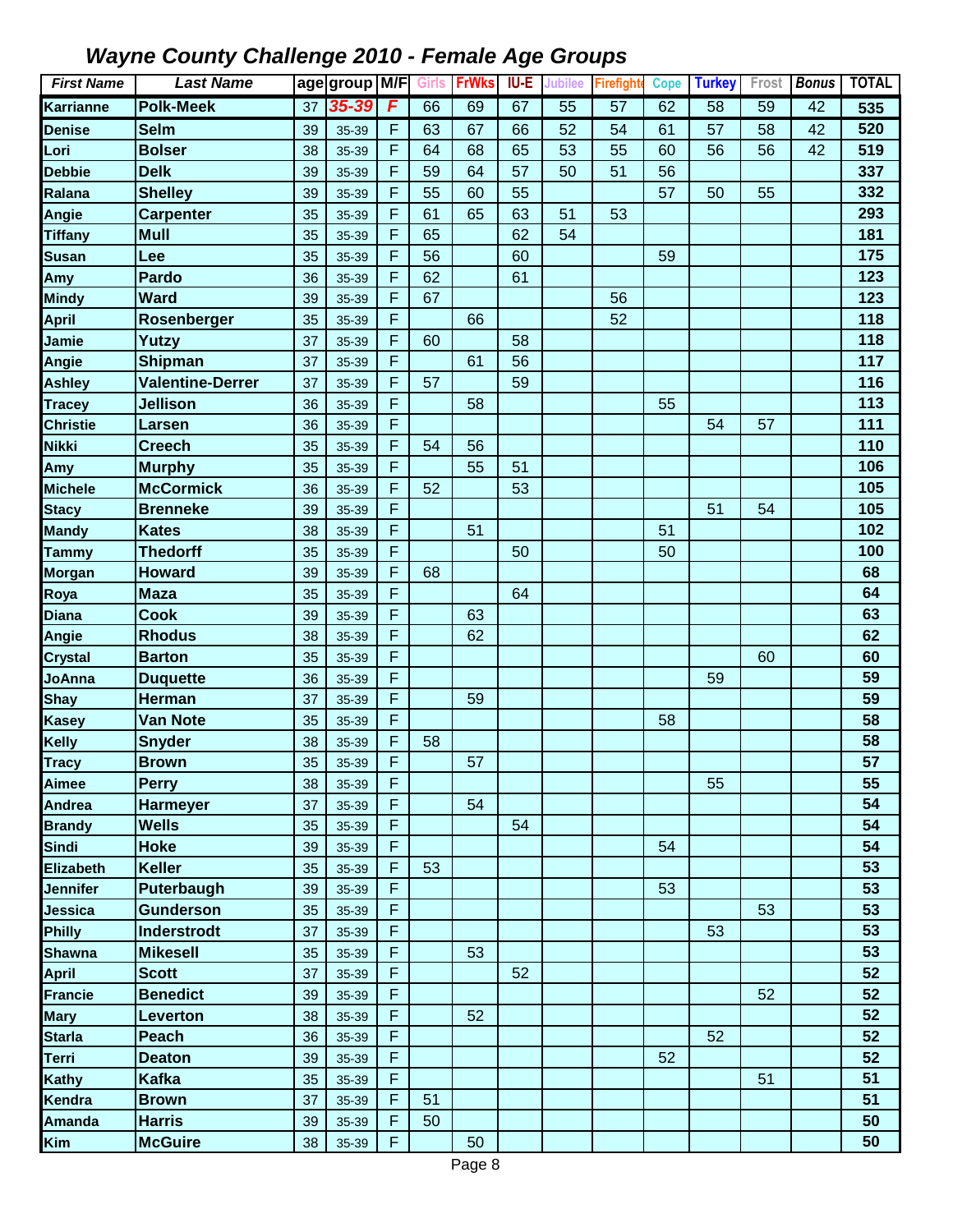| <b>First Name</b> | <b>Last Name</b> |    | age group M/F |   | <b>FrWks</b> | <b>IU-E</b> |    | Cope | <b>Turkey</b> I | Frost | <b>Bonus</b> | <b>TOTAL</b> |
|-------------------|------------------|----|---------------|---|--------------|-------------|----|------|-----------------|-------|--------------|--------------|
| Krista            | IReiter          | 38 | $35 - 39$     | - |              |             | 50 |      |                 |       |              | 50           |
| <b>Tammy</b>      | lFarmer          | 39 | 35-39         | - |              |             |    |      |                 | 50    |              | 50           |
|                   |                  |    |               |   |              |             |    |      |                 |       |              |              |

| <b>First Name</b> | <b>Last Name</b> |    | age group M/F |                         | <b>Girls</b> | <b>FrWks</b>    | IU-E | <b>Jubilee</b> | <b>Firefight</b> | <b>Cope</b> | <b>Turkey</b>   | Frost | <b>Bonus</b> | <b>TOTAL</b>    |
|-------------------|------------------|----|---------------|-------------------------|--------------|-----------------|------|----------------|------------------|-------------|-----------------|-------|--------------|-----------------|
| Pam               | <b>Mertz</b>     | 42 | 40-44         | $\overline{F}$          | 214          |                 | 45   |                | 117              |             |                 | 157   |              | 533             |
| <b>Sandy</b>      | Grubb            | 44 | 40-44         | F                       | 67           | 66              | 65   | 56             | 56               | 59          | 62              | 59    | 42           | 532             |
| Kimberly          | Hall             | 44 | 40-44         | $\mathsf{F}$            | 62           | 62              | 64   | 55             | 55               | 58          | 56              | 57    | 42           | 511             |
| Pamela            | <b>Justice</b>   | 40 | 40-44         | $\mathsf{F}$            | 61           | 58              | 62   | 54             | 53               | 57          | 58              | 56    | 42           | 501             |
| Aimee             | VanMiddlesworth  | 40 | 40-44         | F                       | 58           | 59              | 61   | 51             | 52               | 54          | $\overline{54}$ |       |              | 389             |
| <b>Alison</b>     | <b>Poehlein</b>  | 42 | 40-44         | F                       | 126          | 199             |      |                |                  |             |                 |       |              | 325             |
| Jane              | <b>Barker</b>    | 44 | 40-44         | F                       |              | 52              | 51   | 52             | 51               | 52          | 50              |       |              | 308             |
| Juanita           | <b>Jenkins</b>   | 40 | 40-44         | F                       |              | 53              | 50   | 50             |                  | 50          | 51              | 50    |              | 304             |
| Elizabeth         | <b>Malkemus</b>  | 40 | $40 - 44$     | F                       | 66           | 65              |      |                |                  |             | 63              | 60    |              | 254             |
| <b>Missy</b>      | <b>Moore</b>     | 42 | 40-44         | F                       |              | 60              | 63   |                | 54               |             | $\overline{59}$ |       |              | 236             |
| Lynn              | Neanen           | 42 | 40-44         | F                       | 63           | 61              | 59   |                |                  |             |                 |       |              | 183             |
| Amy               | <b>Decker</b>    | 44 | 40-44         | F                       | 64           |                 |      |                |                  | 56          | $\overline{57}$ |       |              | 177             |
| Renita            | <b>Baumer</b>    | 42 | 40-44         | F                       | 53           | 55              | 52   |                |                  |             |                 |       |              | 160             |
| Angie             | <b>Dickman</b>   | 42 | 40-44         | F                       |              |                 |      |                |                  | 51          | 52              | 52    |              | 155             |
| Karen             | <b>Pipes</b>     | 41 | 40-44         | F                       | 59           | $\overline{57}$ |      |                |                  |             |                 |       |              | 116             |
| Lori              | Wright           | 43 | 40-44         | F                       | 60           |                 |      | 53             |                  |             |                 |       |              | 113             |
| Amy               | <b>Barrett</b>   | 40 | $40 - 44$     | F                       |              |                 |      |                |                  | 55          | 55              |       |              | 110             |
| <b>Debbie</b>     | <b>Sayers</b>    | 44 | $40 - 44$     | F                       | 50           | 50              |      |                |                  |             |                 |       |              | 100             |
| <b>Susan</b>      | <b>Miller</b>    | 41 | 40-44         | F                       | 65           |                 |      |                |                  |             |                 |       |              | 65              |
| Gwynne            | <b>Justice</b>   | 41 | 40-44         | F                       |              | 64              |      |                |                  |             |                 |       |              | 64              |
| <b>Tammy</b>      | Glenn            | 42 | 40-44         | F                       |              | 63              |      |                |                  |             |                 |       |              | 63              |
| <b>Cherie</b>     | <b>Dolehanty</b> | 41 | 40-44         | F                       |              |                 |      |                |                  |             | 61              |       |              | 61              |
| <b>Christine</b>  | <b>Dudley</b>    | 40 | 40-44         | F                       |              |                 |      |                |                  |             | 60              |       |              | 60              |
| Gayle             | Horton           | 41 | $40 - 44$     | F                       |              |                 | 60   |                |                  |             |                 |       |              | 60              |
| <b>Nicole</b>     | <b>Harris</b>    | 40 | 40-44         | F                       |              |                 |      |                |                  |             |                 | 58    |              | 58              |
| <b>Susanna</b>    | <b>Tanner</b>    | 43 | 40-44         | F                       |              |                 | 58   |                |                  |             |                 |       |              | 58              |
| Cathy             | <b>Anthofer</b>  | 41 | 40-44         | F                       | 57           |                 |      |                |                  |             |                 |       |              | 57              |
| Jodi              | Fegter           | 40 | 40-44         | F                       |              |                 | 57   |                |                  |             |                 |       |              | 57              |
| <b>Beth</b>       | <b>Fields</b>    | 42 | 40-44         | $\overline{F}$          |              | 56              |      |                |                  |             |                 |       |              | 56              |
| Lynda             | Weide            | 44 | 40-44         | $\overline{\mathsf{F}}$ |              |                 | 56   |                |                  |             |                 |       |              | 56              |
| <b>Melissa</b>    | Crail            | 40 | 40-44         | F                       | 56           |                 |      |                |                  |             |                 |       |              | 56              |
| Dawn              | <b>Dully</b>     | 41 | 40-44         | F                       |              |                 | 55   |                |                  |             |                 |       |              | 55              |
| Kay               | <b>Donahue</b>   | 42 | 40-44         | F                       |              |                 |      |                |                  |             |                 | 55    |              | 55              |
| <b>Michelle</b>   | <b>Clemente</b>  | 40 | 40-44         | F                       | 55           |                 |      |                |                  |             |                 |       |              | $\overline{55}$ |
| Deanna            | <b>Thomas</b>    | 41 | 40-44         | F                       |              |                 | 54   |                |                  |             |                 |       |              | $\overline{54}$ |
| Kim               | Wright           | 41 | 40-44         | F                       |              | 54              |      |                |                  |             |                 |       |              | 54              |
| Leah              | <b>Nellis</b>    | 41 | 40-44         | F                       | 54           |                 |      |                |                  |             |                 |       |              | 54              |
| Robin             | <b>Spencer</b>   | 40 | 40-44         | F                       |              |                 |      |                |                  | 53          |                 |       |              | 53              |
| Rozanne           | Ferguson         | 43 | 40-44         | F                       |              |                 |      |                |                  |             |                 | 53    |              | 53              |
| <b>Sherry</b>     | <b>Platt</b>     | 40 | 40-44         | F                       |              |                 |      |                |                  |             | 53              |       |              | 53              |
| <b>Sridevi</b>    | Vedantam         | 40 | 40-44         | F                       |              |                 | 53   |                |                  |             |                 |       |              | 53              |
| <b>Beth</b>       | <b>Hester</b>    | 42 | 40-44         | F                       | 52           |                 |      |                |                  |             |                 |       |              | 52              |
| <b>Debbie</b>     | <b>Dick</b>      | 43 | 40-44         | F                       |              |                 |      |                |                  |             |                 | 51    |              | 51              |
| Raquel            | <b>Combs</b>     | 41 | 40-44         | F                       |              | 51              |      |                |                  |             |                 |       |              | 51              |
| Ronda             | <b>Estes</b>     | 41 | 40-44         | $\mathsf{F}$            | 51           |                 |      |                |                  |             |                 |       |              | 51              |
| <b>Becky</b>      | <b>Reynolds</b>  | 40 | 40-44         | F                       |              |                 |      |                | 50               |             |                 |       |              | 50              |
|                   |                  |    |               |                         |              |                 |      |                |                  |             |                 |       |              |                 |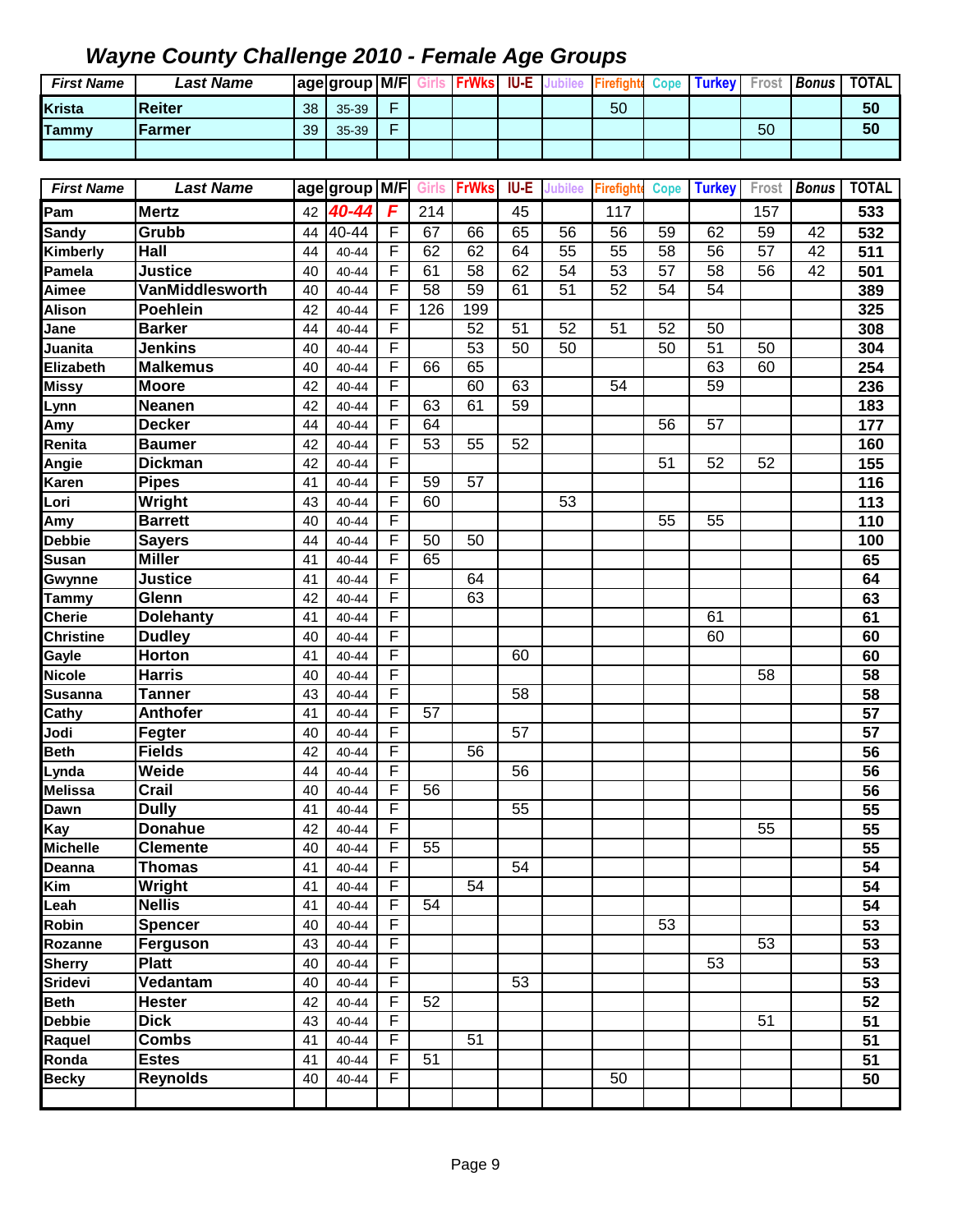| <b>First Name</b> | <b>Last Name</b>      |    | age group M/F Girls |             |                 | <b>FrWks</b>     | IU-E            | <b>Jubilee</b>  | <b>Firefight</b> | <b>Cope</b> | <b>Turkey</b>   | Frost           | <b>Bonus</b> | <b>TOTAL</b>    |
|-------------------|-----------------------|----|---------------------|-------------|-----------------|------------------|-----------------|-----------------|------------------|-------------|-----------------|-----------------|--------------|-----------------|
| <b>Brenda</b>     | <b>Baumer</b>         | 46 | 45-49               | $\mathbf F$ | 61              | 68               | 73              | 60              | 60               | 65          | 63              | 65              | 42           | 557             |
| Judy              | <b>Pierce</b>         | 48 | 45-49               | F           | 59              | 64               | 67              | $\overline{57}$ | 56               | 62          | 59              | 62              | 42           | 528             |
| Amy               | <b>Waltz</b>          | 46 | 45-49               | F           | 55              | $\overline{57}$  | 61              | 51              | 53               | 56          | $\overline{54}$ | 54              | 42           | 483             |
| <b>Nancy</b>      | <b>Best</b>           | 47 | 45-49               | F           | 57              | 55               | 58              | 53              | 52               | 55          | 53              | 52              | 42           | 477             |
| <b>D'nette</b>    | <b>Musser</b>         | 45 | 45-49               | F           |                 | 67               | 71              | 59              | 58               | 64          | 61              |                 |              | 380             |
| Anna              | Lohmoeller            | 45 | 45-49               | F           |                 | 61               | 65              | 56              |                  | 60          | 52              | 58              |              | 352             |
| Julia             | <b>May</b>            | 46 | 45-49               | F           |                 | 65               | 69              |                 | 59               |             | 65              |                 |              | 258             |
| <b>Darlene</b>    | <b>Black</b>          | 48 | 45-49               | F           |                 | 66               | $\overline{72}$ | 58              | 57               |             |                 |                 |              | 253             |
| <b>Stacy</b>      | <b>Braff</b>          | 48 | 45-49               | F           | 62              |                  |                 | 61              |                  | 63          |                 | 61              |              | 247             |
| Lisa              | <b>Davidson</b>       | 45 | 45-49               | F           |                 | 59               |                 |                 | 54               |             | $\overline{55}$ | 59              |              | 227             |
| Alice             | <b>Mehaffey</b>       | 45 | 45-49               | F           |                 | 50               |                 | $\overline{55}$ | $\overline{55}$  | 59          |                 |                 |              | 219             |
| Angela            | <b>Adams</b>          | 49 | 45-49               | F           |                 | $\overline{56}$  | 62              | $\overline{54}$ |                  |             |                 |                 |              | 172             |
| Joan              | Lodge                 | 47 | 45-49               | F           |                 | 58               | 60              | 50              |                  |             |                 |                 |              | 168             |
| Jani              | Snyder                | 46 | 45-49               | F           |                 |                  | 53              | 52              |                  | 50          |                 |                 |              | 155             |
| <b>Diana</b>      | <b>Bertnick</b>       | 45 | 45-49               | F           | 50              | 51               | 50              |                 |                  |             |                 |                 |              | 151             |
| <b>Shelly</b>     | <b>Haber</b>          | 47 | 45-49               | F           |                 |                  | 66              |                 |                  |             |                 | 63              |              | 129             |
| Jessica           | <b>Irwin</b>          | 48 | 45-49               | F           | 58              |                  | 68              |                 |                  |             |                 |                 |              | 126             |
| <b>Mary</b>       | <b>Catey</b>          | 46 | 45-49               | F           |                 |                  |                 |                 |                  |             | 60              | 64              |              | 124             |
| <b>Beth</b>       | Piel                  | 47 | 45-49               | F           |                 | 60               | 63              |                 |                  |             |                 |                 |              | 123             |
| Lori              | Joseph                | 46 | 45-49               | F           | 60              |                  |                 |                 |                  | 58          |                 |                 |              | 118             |
| <b>Dawn</b>       | <b>Miller</b>         | 46 | 45-49               | F           | 54              | 63               |                 |                 |                  |             |                 |                 |              | 117             |
| <b>Cheryl</b>     | Honkomp               | 48 | 45-49               | F           |                 |                  |                 |                 |                  |             | 56              | 60              |              | 116             |
| Gretchen          | <b>Bane</b>           | 45 | 45-49               | F           |                 | 54               | 57              |                 |                  |             |                 |                 |              | 111             |
| <b>Debbie</b>     | <b>Morris</b>         | 48 | 45-49               | F           |                 |                  | 54              |                 |                  | 52          |                 |                 |              | 106             |
| Paula             | <b>Nickell</b>        | 45 | 45-49               | F           |                 |                  |                 |                 |                  |             | 51              | 53              |              | 104             |
| <b>Deborah</b>    | <b>King</b>           | 47 | 45-49               | F           |                 |                  | 52              |                 | 51               |             |                 |                 |              | 103             |
| Rhonda            | <b>Toschlog</b>       | 46 | 45-49               | F           |                 |                  |                 |                 |                  |             | 50              | 50              |              | 100             |
| <b>Melanie</b>    | <b>McDaniel</b>       | 45 | 45-49               | F           |                 |                  | 70              |                 |                  |             |                 |                 |              | 70              |
| <b>Diana</b>      | <b>Jacobs</b>         | 45 | 45-49               | F           |                 |                  |                 |                 |                  |             | 64              |                 |              | 64              |
| <b>Tammy</b>      | <b>Carman</b>         | 46 | 45-49               | F           |                 |                  | 64              |                 |                  |             |                 |                 |              | 64              |
| <b>Deborah</b>    | <b>Mertz</b>          | 45 | 45-49               | F           |                 |                  |                 |                 |                  |             | 62              |                 |              | 62              |
| <b>Sherry</b>     | <b>Marcum</b>         | 47 | 45-49               | F           |                 | 62               |                 |                 |                  |             |                 |                 |              | 62              |
| Valene            | <b>Upchurch</b>       | 49 | 45-49               | F           |                 |                  |                 |                 |                  | 61          |                 |                 |              | 61              |
| <b>Tonya</b>      | <b>Breymier</b>       | 46 | 45-49               | F           |                 |                  | 59              |                 |                  |             |                 |                 |              | 59              |
| Robin             | <b>Schmit</b>         | 46 | 45-49               | F           |                 |                  |                 |                 |                  |             | 58              |                 |              | $\overline{58}$ |
| Amy               | <b>Jarecki</b>        | 47 | 45-49               | F           |                 |                  |                 |                 |                  |             |                 | 57              |              | 57              |
| Jeana             | <b>Chaney Smelser</b> | 49 | 45-49               | F           |                 |                  |                 |                 |                  | 57          |                 |                 |              | 57              |
| <b>Kristy</b>     | <b>Davis</b>          | 49 | 45-49               | F           |                 |                  |                 |                 |                  |             | $\overline{57}$ |                 |              | 57              |
| Angie             | <b>Hornak</b>         | 45 | 45-49               | F           |                 |                  | $\overline{56}$ |                 |                  |             |                 |                 |              | $\overline{56}$ |
| Anita             | <b>Williams</b>       | 48 | 45-49               | F           |                 |                  |                 |                 |                  |             |                 | $\overline{56}$ |              | 56              |
| Kelley            | Oler                  | 49 | 45-49               | F           | $\overline{56}$ |                  |                 |                 |                  |             |                 |                 |              | $\overline{56}$ |
| <b>Beth</b>       | <b>Dalton</b>         | 45 | 45-49               | F           |                 |                  | 55              |                 |                  |             |                 |                 |              | 55              |
| Geri              | <b>Stivers</b>        | 46 | 45-49               | F           |                 |                  |                 |                 |                  |             |                 | 55              |              | 55              |
| <b>JoAnn</b>      | Lung                  | 49 | 45-49               | F           |                 |                  |                 |                 |                  | 54          |                 |                 |              | 54              |
| Jenny             | <b>Paddock</b>        | 45 | 45-49               | F           | 53              |                  |                 |                 |                  |             |                 |                 |              | 53              |
| Sonya             | <b>Barker</b>         | 47 | 45-49               | F           |                 | 53               |                 |                 |                  |             |                 |                 |              | 53              |
| <b>Suzan</b>      | <b>Hughes</b>         | 47 | 45-49               | F           |                 |                  |                 |                 |                  | 53          |                 |                 |              | 53              |
| <b>Marjorie</b>   | <b>Bell</b>           | 47 | 45-49               | F           |                 | 52               |                 |                 |                  |             |                 |                 |              | $\overline{52}$ |
| Nina              | <b>Boston</b>         | 48 | 45-49               | F           | 52              |                  |                 |                 |                  |             |                 |                 |              | 52              |
| <b>Cheryl</b>     | <b>Smielewski</b>     | 46 | 45-49               | F           |                 |                  |                 |                 |                  |             |                 | 51              |              | 51              |
| Julie             | <b>Garrett</b>        | 47 | 45-49               | F           |                 |                  |                 |                 |                  | 51          |                 |                 |              | 51              |
| Laurie            | <b>Miller</b>         | 47 | 45-49               | F           | 51              |                  |                 |                 |                  |             |                 |                 |              | 51              |
| <b>Megumi</b>     | <b>Wedig</b>          | 46 | 45-49               | F           |                 |                  | 51              |                 |                  |             |                 |                 |              | 51              |
| Penny             | Yahn                  | 49 | 45-49               | F           |                 | 50               |                 |                 |                  |             |                 |                 |              | 50              |
| <b>Sherry</b>     | <b>McGeehan</b>       | 49 | 45-49               | F           |                 | 111 Ane <b>U</b> |                 |                 | 50               |             |                 |                 |              | 50              |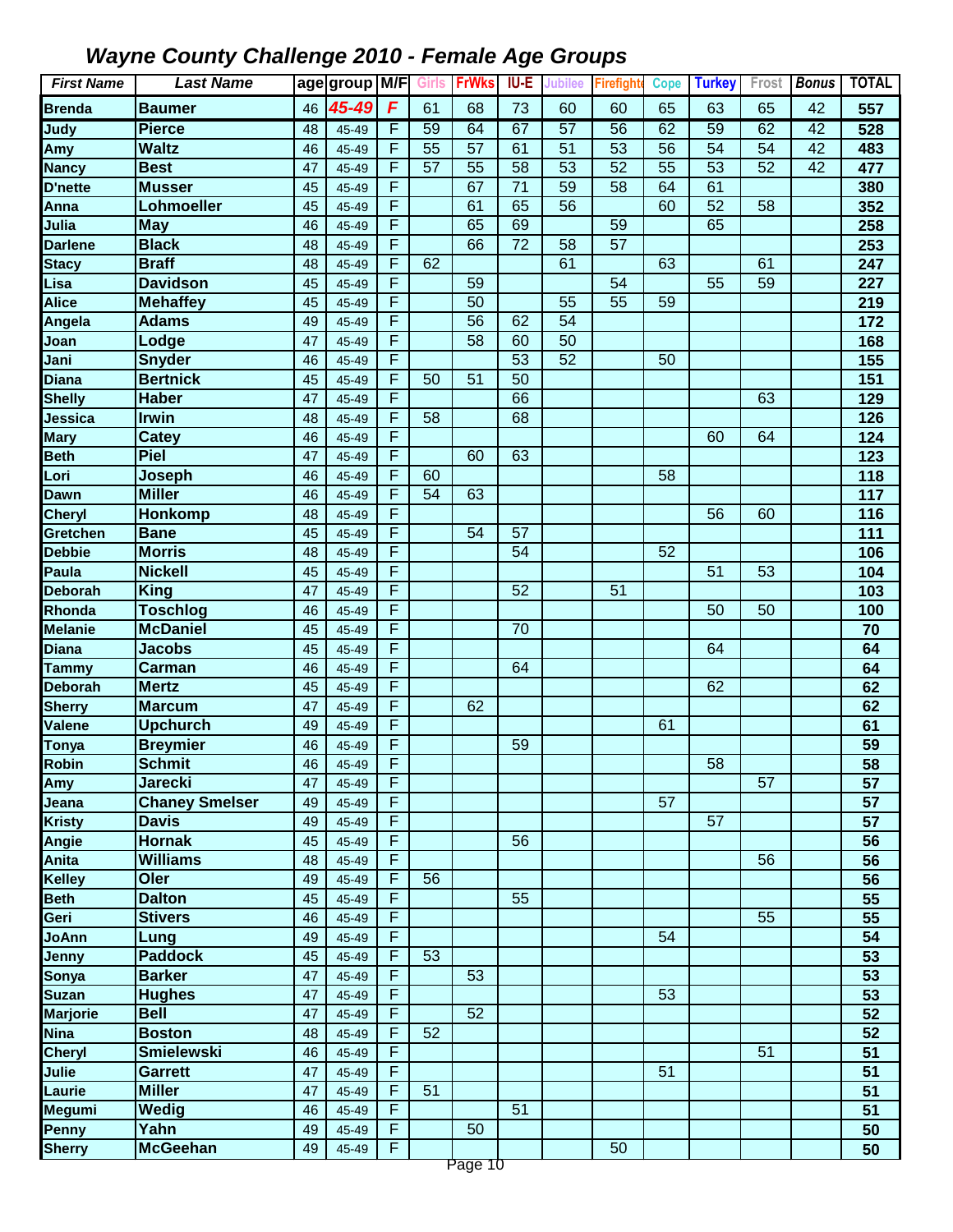| <b>First Name</b> | <b>Last Name</b> |    | age group M/F |                         | <b>Girls</b>    | <b>FrWks</b>    | IU-E            | Jubilee         | <b>Firefight</b> | <b>Cope</b>     | <b>Turkey</b>   | Frost | <b>Bonus</b> | <b>TOTAL</b>     |
|-------------------|------------------|----|---------------|-------------------------|-----------------|-----------------|-----------------|-----------------|------------------|-----------------|-----------------|-------|--------------|------------------|
| <b>Belinda</b>    | Gray             | 51 | 50-54         | $\overline{F}$          | 55              | 50              | 56              | 55              | 54               | 59              | 56              | 59    | 42           | 486              |
| Ann               | <b>Gibbs</b>     | 51 | 50-54         | F                       | 45              | 59              | 55              | 54              | 53               | 58              | 55              | 57    | 37           | 473              |
| Cynthia           | <b>Doulen</b>    | 51 | 50-54         | F                       | 52              | 56              | 53              | 52              | 51               | 55              | $\overline{54}$ | 55    | 42           | 470              |
| Joyce             | <b>Terwiske</b>  | 54 | 50-54         | F                       | 50              | 50              | 52              | 50              | 50               | 51              | 50              | 50    | 42           | 445              |
| Eileen            | <b>Cravens</b>   | 53 | 50-54         | $\overline{\mathsf{F}}$ |                 | 62              | $\overline{58}$ | $\overline{56}$ | $\overline{55}$  | 60              |                 | 65    |              | 356              |
| Mary              | <b>Felty</b>     | 50 | 50-54         | F                       | 57              | 63              |                 |                 | 57               |                 | 58              | 64    |              | 299              |
| <b>Brenda</b>     | <b>Burns</b>     | 52 | 50-54         | F                       | 56              | 61              | 57              |                 |                  | 61              |                 | 63    |              | 298              |
| Mary              | Griffin          | 54 | 50-54         | $\overline{\mathsf{F}}$ |                 | $\overline{55}$ |                 | $\overline{51}$ |                  | $\overline{53}$ | $\overline{52}$ | 52    |              | 263              |
| <b>Bobbie</b>     | <b>Brown</b>     | 54 | 50-54         | F                       | $\overline{53}$ |                 |                 | 53              | $\overline{52}$  | 56              |                 |       |              | 214              |
| Debra             | <b>Uhrick</b>    | 50 | 50-54         | F                       |                 | 58              |                 |                 |                  |                 | $\overline{57}$ | 58    |              | 173              |
| Pam               | <b>Dailey</b>    | 53 | 50-54         | F                       |                 |                 |                 |                 |                  | $\overline{54}$ | 51              | 54    |              | 159              |
| Deanna            | <b>Heaston</b>   | 51 | 50-54         | F                       |                 |                 |                 |                 |                  | $\overline{52}$ | $\overline{53}$ | 53    |              | 158              |
| <b>Martha</b>     | <b>Taylor</b>    | 52 | 50-54         | F                       |                 | 60              |                 |                 |                  |                 |                 | 60    |              | 120              |
| <b>Monique</b>    | <b>Smith</b>     | 52 | 50-54         | F                       |                 |                 |                 |                 | $\overline{56}$  |                 | 59              |       |              | $\overline{115}$ |
| <b>Diana</b>      | Fahl             | 53 | 50-54         | $\overline{F}$          |                 |                 | 54              |                 |                  | 57              |                 |       |              | 111              |
| Veronica          | <b>Decker</b>    | 50 | 50-54         | $\overline{\mathsf{F}}$ |                 | 53              |                 |                 |                  | 50              |                 |       |              | 103              |
| Kathy             | <b>Barton</b>    | 54 | 50-54         | $\overline{\mathsf{F}}$ |                 |                 |                 |                 |                  |                 |                 | 62    |              | 62               |
| Robin             | Ferguson         | 53 | 50-54         | $\overline{\mathsf{F}}$ |                 |                 |                 |                 |                  |                 |                 | 61    |              | 61               |
| Berneice          | <b>Tipton</b>    | 50 | 50-54         | $\overline{\mathsf{F}}$ |                 | $\overline{57}$ |                 |                 |                  |                 |                 |       |              | $\overline{57}$  |
| Dori              | <b>Baxter</b>    | 52 | 50-54         | $\overline{\mathsf{F}}$ |                 |                 |                 |                 |                  |                 |                 | 56    |              | $\overline{56}$  |
| Debbie            | Lindley          | 53 | 50-54         | F                       |                 | 54              |                 |                 |                  |                 |                 |       |              | 54               |
| Tami              | <b>Stevens</b>   | 50 | 50-54         | F                       | 54              |                 |                 |                 |                  |                 |                 |       |              | $\overline{54}$  |
| <b>Karen</b>      | <b>Bishop</b>    | 51 | 50-54         | $\overline{\mathsf{F}}$ |                 | 52              |                 |                 |                  |                 |                 |       |              | 52               |
| <b>Debbie</b>     | <b>Salazar</b>   | 50 | 50-54         | $\overline{\mathsf{F}}$ |                 | 51              |                 |                 |                  |                 |                 |       |              | 51               |
| Donna             | <b>Keesling</b>  | 50 | 50-54         | $\overline{\mathsf{F}}$ | 51              |                 |                 |                 |                  |                 |                 |       |              | $\overline{51}$  |
| Joyce             | <b>Farmer</b>    | 52 | 50-54         | $\overline{\mathsf{F}}$ |                 |                 |                 |                 |                  |                 |                 | 51    |              | 51               |
| Leanna            | <b>Smith</b>     | 51 | 50-54         | F                       |                 |                 | $\overline{51}$ |                 |                  |                 |                 |       |              | $\overline{51}$  |
| Julie             | <b>Steins</b>    | 50 | 50-54         | F                       |                 |                 | $\overline{50}$ |                 |                  |                 |                 |       |              | 50               |
|                   |                  |    |               |                         |                 |                 |                 |                 |                  |                 |                 |       |              |                  |
| <b>First Name</b> | <b>Last Name</b> |    |               | M/F                     | Girls           | <b>FrWks</b>    | <b>IU-E</b>     | Jubilee         | <b>Firefight</b> |                 | <b>Turkey</b>   | Frost | <b>Bonus</b> | <b>TOTAL</b>     |
|                   |                  |    | age group     |                         |                 |                 |                 |                 |                  | Cope            |                 |       |              |                  |
| <b>Sarah</b>      | <b>Geise</b>     | 56 | 55-59         | $\overline{F}$          | 51              | 52              | 51              | 50              | 50               | 51              | 50              | 50    | 42           | 447              |
| <b>Elaine</b>     | <b>Fishman</b>   | 58 | 55-59         | F                       |                 | 53              | 50              | $\overline{51}$ | 51               |                 | 51              |       |              | 256              |
| <b>Annette</b>    | <b>Rodefeld</b>  | 55 | 55-59         | F                       | $\overline{53}$ |                 | 53              | 52              |                  |                 |                 |       |              | 158              |
| <b>Sherry</b>     | <b>Rankin</b>    | 58 | 55-59         | F                       |                 |                 | $\overline{52}$ |                 |                  |                 |                 |       |              | 52               |
| Terry             | <b>Runnels</b>   | 57 | 55-59         | F                       | $\overline{52}$ |                 |                 |                 |                  |                 |                 |       |              | $\overline{52}$  |
| <b>Sandra</b>     | <b>Reynolds</b>  | 59 | 55-59         | F                       |                 | $\overline{51}$ |                 |                 |                  |                 |                 |       |              | $\overline{51}$  |
| <b>Candace</b>    | <b>Baker</b>     | 56 | 55-59         | F                       |                 | $\overline{50}$ |                 |                 |                  |                 |                 |       |              | $\overline{50}$  |
| <b>Karen</b>      | Yurechko         | 58 | 55-59         | F                       |                 |                 |                 |                 |                  | $\overline{50}$ |                 |       |              | $\overline{50}$  |

**Pam Anderson** 59 55-59 F 50 **50**